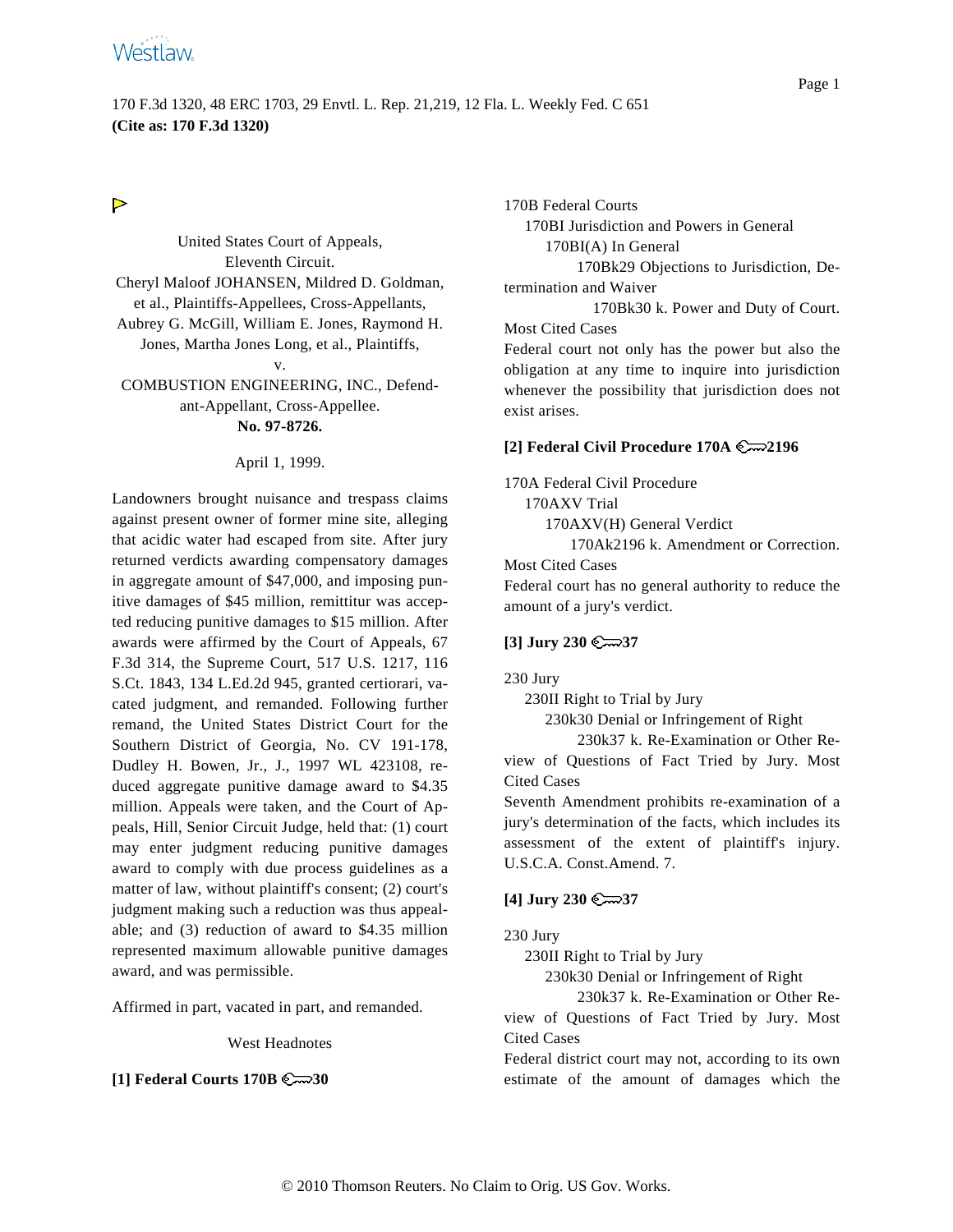plaintiff ought to have recovered, enter an absolute judgment for any other sum than that assessed by the jury, as to do so would deprive the parties of their Seventh Amendment right to a jury trial. U.S.C.A. Const.Amend. 7.

# **[5] Jury 230 11(3)**

#### 230 Jury

Cases

230II Right to Trial by Jury

230k11 Courts in Which Trial by Jury Is Required

230k11(3) k. Federal Courts. Most Cited

Seventh Amendment right to trial by jury applies only to the federal courts. U.S.C.A. Const.Amend. 7.

# **[6] Federal Civil Procedure 170A 2345.1**

170A Federal Civil Procedure 170AXVI New Trial 170AXVI(B) Grounds 170Ak2345 Excessive Damages 170Ak2345.1 k. In General. Most

Cited Cases

While federal district court has no general authority to reduce a jury verdict, when court finds that a jury's award of damages is excessive, it may grant the defendant a new trial. U.S.C.A. Const.Amend. 7.

# **[7] Federal Civil Procedure 170A 2315**

170A Federal Civil Procedure

170AXVI New Trial

170AXVI(A) In General

170Ak2314 Partial New Trial or Rehear-

ing

170Ak2315 k. Damages. Most Cited

Cases

District court may order a new trial limited to the issue of damages.

# **[8] Federal Civil Procedure 170A 2345.1**

170A Federal Civil Procedure

170AXVI New Trial 170AXVI(B) Grounds 170Ak2345 Excessive Damages 170Ak2345.1 k. In General. Most

# Cited Cases

District court's authority to grant a new trial where it finds jury's award of damages to be excessive is merely a special application of its general power to set aside a verdict that is against the weight of the evidence.

# **[9] Federal Civil Procedure 170A 2377**

170A Federal Civil Procedure 170AXVI New Trial 170AXVI(C) Proceedings 170Ak2377 k. Remittitur. Most Cited

Cases

# **Jury 230 37**

230 Jury

230II Right to Trial by Jury

230k30 Denial or Infringement of Right

230k37 k. Re-Examination or Other Review of Questions of Fact Tried by Jury. Most Cited Cases

District court which believes that jury's verdict is excessive may order a new trial unless the plaintiff agrees to remit a portion of the jury's award; Seventh Amendment right to jury trial requires that plaintiff be given the option of a new trial in such a situation. U.S.C.A. Const.Amend. 7.

# **[10] Federal Civil Procedure 170A 2196**

170A Federal Civil Procedure 170AXV Trial 170AXV(H) General Verdict 170Ak2196 k. Amendment or Correction. Most Cited Cases

# **Federal Civil Procedure 170A 2345.1**

170A Federal Civil Procedure 170AXVI New Trial 170AXVI(B) Grounds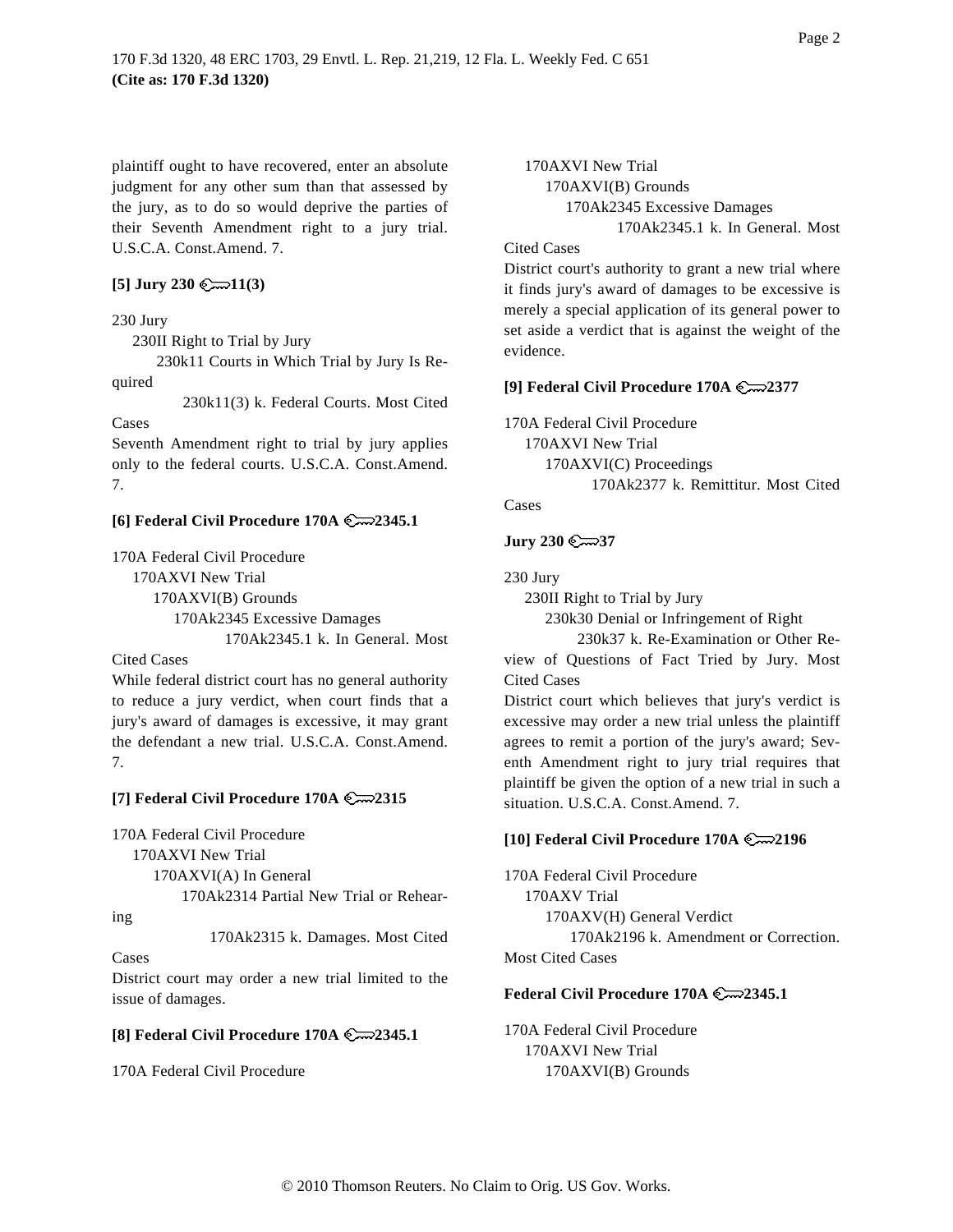170Ak2345 Excessive Damages 170Ak2345.1 k. In General. Most

Cited Cases

# **Jury 230 37**

# 230 Jury

230II Right to Trial by Jury 230k30 Denial or Infringement of Right

230k37 k. Re-Examination or Other Review of Questions of Fact Tried by Jury. Most Cited Cases

Seventh Amendment's prohibition of reexamination of jury verdicts did not bar district court from entering judgments in reduced amount after determining that jury's awards of punitive damages were excessive and thus in violation of due process clause as a matter of law, and without affording plaintiffs opportunity for new trial. U.S.C.A. Const.Amends. 5, 7, 14.

# **[11] Federal Courts 170B 554.1**

170B Federal Courts

170BVIII Courts of Appeals 170BVIII(C) Decisions Reviewable 170BVIII(C)1 In General 170Bk554 Nature, Scope and Effect of

Decision

170Bk554.1 k. In General. Most

Cited Cases

Judgment entered by district court after it reduced awards of punitive damages, on basis that damages awarded in jury verdict were unconstitutionally excessive, was appealable, since reduction in damages was made in order to conform to law, and thus did not implicate Seventh Amendment or require that plaintiffs be given opportunity to elect a new trial. U.S.C.A. Const.Amends. 5, 7, 14.

# **[12] Federal Courts 170B 596**

170B Federal Courts 170BVIII Courts of Appeals

170BVIII(C) Decisions Reviewable 170BVIII(C)2 Finality of Determination

170Bk585 Particular Judgments, Decrees or Orders, Finality

170Bk596 k. Orders After Judgment; Opening, Vacating or Modifying Judgment; New Trial. Most Cited Cases

District court's grant of a new trial is merely interlocutory, and is not appealable, unless district court was without power to grant new trial motion, such as where motion was untimely. 28 U.S.C.A. § 1291.

# **[13] Federal Courts 170B 769**

170B Federal Courts 170BVIII Courts of Appeals 170BVIII(K) Scope, Standards, and Extent 170BVIII(K)1 In General 170Bk768 Interlocutory, Collateral and Supplementary Proceedings and Questions 170Bk769 k. On Appeal from Final Judgment. Most Cited Cases Grant of motion for new trial is reviewable on appeal of the final judgment entered after the second trial; if appellate court agrees, it will reinstate the verdict reached at the first trial.

# **[14] Federal Courts 170B 769**

170B Federal Courts 170BVIII Courts of Appeals 170BVIII(K) Scope, Standards, and Extent 170BVIII(K)1 In General 170Bk768 Interlocutory, Collateral and Supplementary Proceedings and Questions

170Bk769 k. On Appeal from Final Judgment. Most Cited Cases

While denial of motion for new trial is not appealable, it merges into the final judgment, which is appealable, and denial is thus reviewable on appeal of the final judgment.

# **[15] Federal Courts 170B 585.1**

170B Federal Courts 170BVIII Courts of Appeals 170BVIII(C) Decisions Reviewable 170BVIII(C)2 Finality of Determination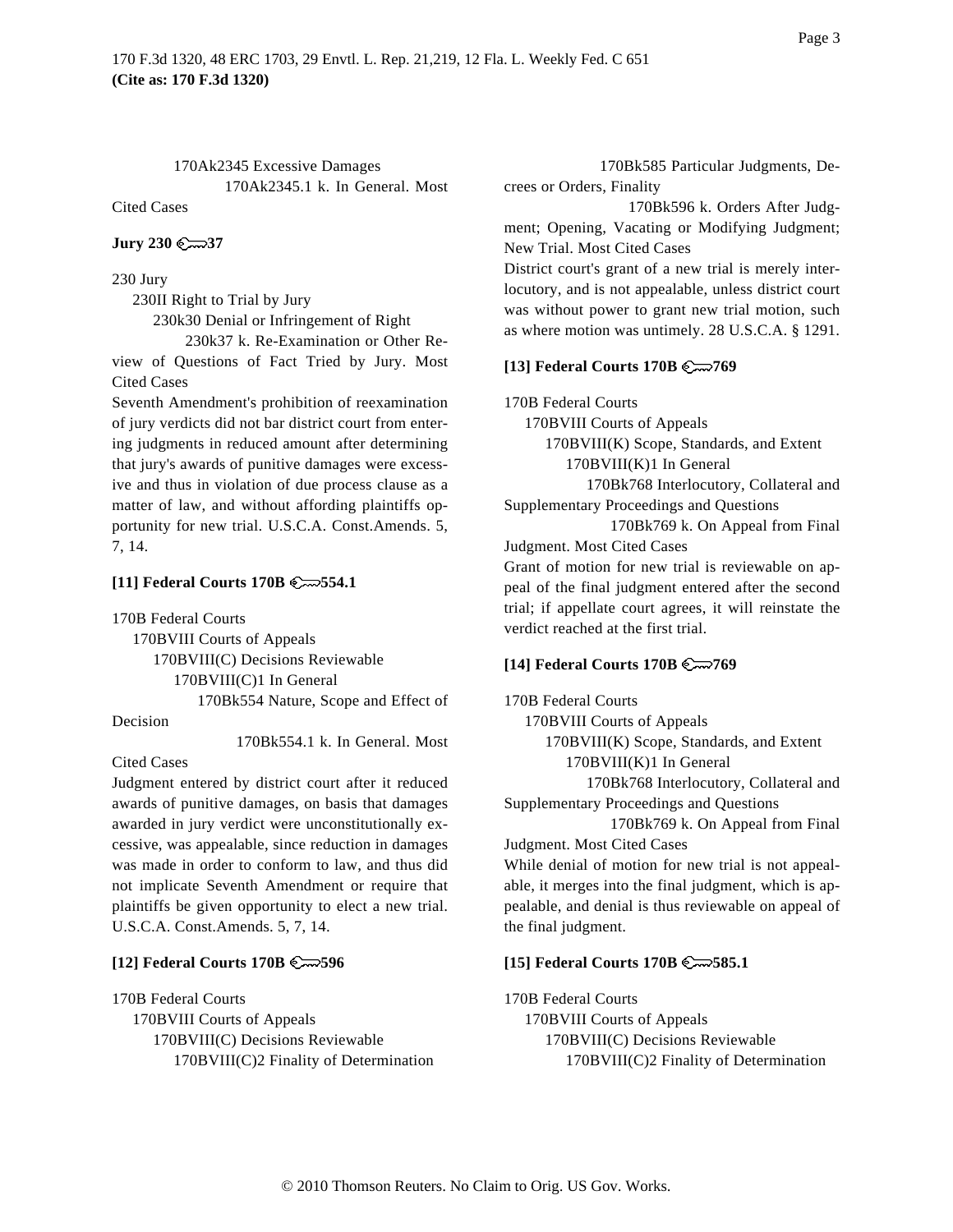170Bk585 Particular Judgments, Decrees or Orders, Finality

170Bk585.1 k. In General. Most

# Cited Cases

Defendant may appeal remitted amount of damages as still excessive, but only after plaintiff has consented to the remittitur and it has become an appealable final judgment.

#### **[16] Federal Courts 170B 541**

170B Federal Courts

170BVIII Courts of Appeals

170BVIII(B) Appellate Jurisdiction and Procedure in General

170Bk541 k. In General. Most Cited

Jurisdiction in Court of Appeals may not be conferred by a party's silence.

#### **[17] Jury 230 37**

230 Jury

Cases

230II Right to Trial by Jury

230k30 Denial or Infringement of Right

230k37 k. Re-Examination or Other Review of Questions of Fact Tried by Jury. Most Cited Cases

Seventh Amendment incorporates common law principle that no review of jury verdicts was permitted except upon writs of error, which were limited to questions of law, by forbidding any reexamination of a jury's determination of the facts. U.S.C.A. Const.Amend. 7.

#### **[18] Federal Courts 170B 754.1**

170B Federal Courts 170BVIII Courts of Appeals 170BVIII(K) Scope, Standards, and Extent 170BVIII(K)1 In General 170Bk754 Review Dependent on Whether Questions Are of Law or of Fact 170Bk754.1 k. In General. Most

Cited Cases

**Jury 230 37**

230 Jury

230II Right to Trial by Jury

230k30 Denial or Infringement of Right

230k37 k. Re-Examination or Other Review of Questions of Fact Tried by Jury. Most Cited Cases

Neither common law, nor the Seventh Amendment right to jury trial, prohibits reexamination of jury's verdict for legal error. U.S.C.A. Const.Amend. 7.

#### **[19] Federal Courts 170B 932.1**

170B Federal Courts

170BVIII Courts of Appeals

170BVIII(L) Determination and Disposition of Cause

170Bk932 Reversal or Vacation of Judgment in General

170Bk932.1 k. In General. Most Cited Cases

If legal error is detected in jury's verdict, federal courts have the obligation and the power to correct the error by vacating or reversing the verdict. U.S.C.A. Const.Amend. 7.

#### **[20] Federal Civil Procedure 170A 2196**

170A Federal Civil Procedure 170AXV Trial 170AXV(H) General Verdict 170Ak2196 k. Amendment or Correction. Most Cited Cases

#### **Jury 230 37**

230 Jury

230II Right to Trial by Jury

230k30 Denial or Infringement of Right

230k37 k. Re-Examination or Other Review of Questions of Fact Tried by Jury. Most Cited Cases

Where a portion of a jury's verdict is for an identifiable amount that is not permitted by law, federal court may simply modify the jury's verdict to that extent and enter judgment for the correct amount; Seventh Amendment is not offended by this reduc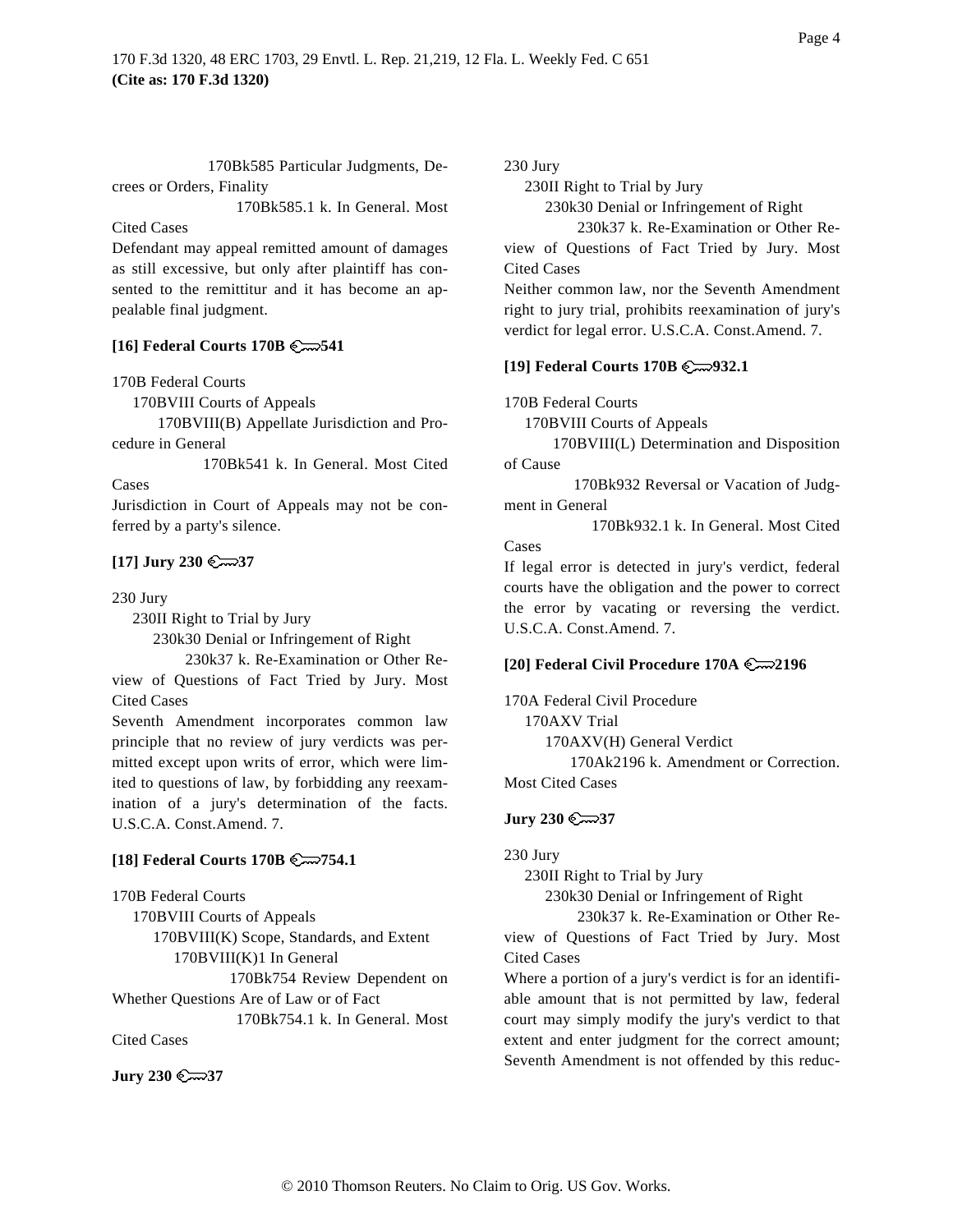tion, because issue is one of law and not fact. U.S.C.A. Const.Amend. 7.

# **[21] Constitutional Law 92 963**

92 Constitutional Law

92VI Enforcement of Constitutional Provisions 92VI(C) Determination of Constitutional

**Questions** 

92VI(C)1 In General 92k963 k. Questions of Law or Fact.

Most Cited Cases

(Formerly 92k45)

Court, and not jury, has responsibility for determining upper limit on punitive damages award which is imposed by due process clause. U.S.C.A. Const.Amends. 5, 14.

# **[22] Federal Civil Procedure 170A 2141**

170A Federal Civil Procedure 170AXV Trial 170AXV(F) Taking Case or Question from Jury 170AXV(F)2 Questions for Jury

170Ak2141 k. In General. Most Cited

Cases

Courts decide questions of law, not juries.

#### **[23] Federal Civil Procedure 170A 2196**

170A Federal Civil Procedure

170AXV Trial

170AXV(H) General Verdict

170Ak2196 k. Amendment or Correction.

Most Cited Cases

Federal court may enter judgment which reduces amount of punitive damages awarded by jury's verdict, in order to comply with due process clause's prohibition of excessive punitive damages awards, as a matter of law, and without plaintiff's consent; such a reduced verdict is not really a remittitur, and thus does not require plaintiff's consent, since it is constitutionally mandated. U.S.C.A. Const.Amends. 5, 14.

#### **[24] Federal Civil Procedure 170A 2377**

170A Federal Civil Procedure 170AXVI New Trial 170AXVI(C) Proceedings

170Ak2377 k. Remittitur. Most Cited

Cases

A "remittitur" is a substitution of the court's judgment for that of the jury regarding the appropriate award of damages.

#### **[25] Federal Civil Procedure 170A 2377**

170A Federal Civil Procedure 170AXVI New Trial 170AXVI(C) Proceedings 170Ak2377 k. Remittitur. Most Cited

Cases

Court orders a remittitur when it believes the jury's award of damages is unreasonable on the facts.

# **[26] Constitutional Law 92 4427**

92 Constitutional Law 92XXVII Due Process 92XXVII(G) Particular Issues and Applications 92XXVII(G)19 Tort or Financial Liabilities 92k4427 k. Punitive Damages. Most Cited Cases (Formerly 92k303)

# **Federal Civil Procedure 170A 2196**

170A Federal Civil Procedure 170AXV Trial 170AXV(H) General Verdict 170Ak2196 k. Amendment or Correction. Most Cited Cases

#### **Federal Civil Procedure 170A 2377**

170A Federal Civil Procedure 170AXVI New Trial 170AXVI(C) Proceedings 170Ak2377 k. Remittitur. Most Cited Cases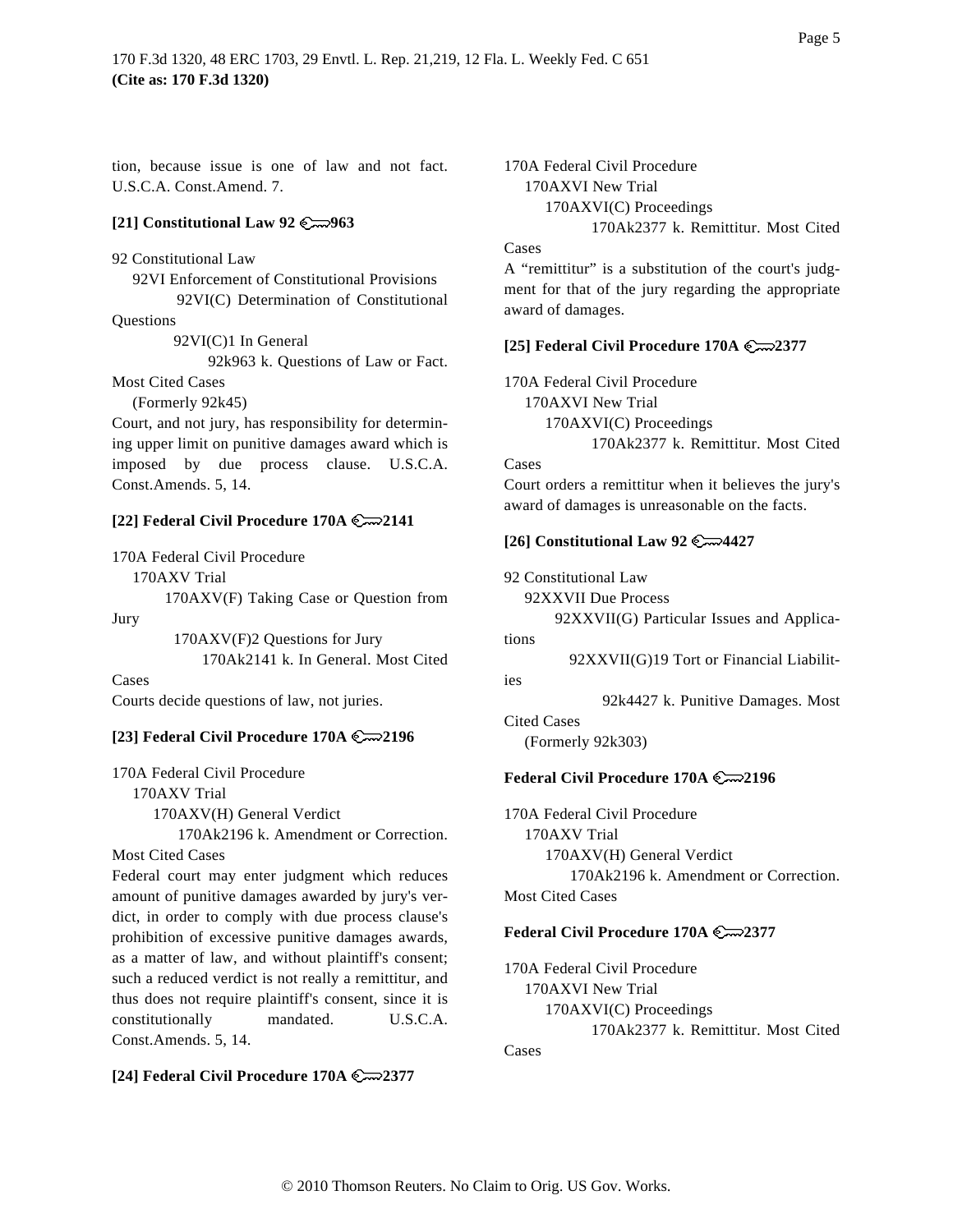#### **Federal Courts 170B 827**

170B Federal Courts

170BVIII Courts of Appeals 170BVIII(K) Scope, Standards, and Extent 170BVIII(K)4 Discretion of Lower Court 170Bk825 New Trial or Rehearing 170Bk827 k. Inadequate or Excessive Damages. Most Cited Cases

Unlike a remittitur, which is discretionary with the district court and is reviewed for an abuse of discretion, district court has a mandatory duty to correct an unconstitutionally excessive punitive damages verdict so that it conforms to the requirements of the due process clause. U.S.C.A. Const.Amends. 5, 14.

#### **[27] Federal Civil Procedure 170A 2603**

170A Federal Civil Procedure

170AXVII Judgment

170AXVII(E) Notwithstanding Verdict

170Ak2603 k. Grounds in General. Most Cited Cases

#### **Jury 230 37**

230 Jury

230II Right to Trial by Jury

230k30 Denial or Infringement of Right

230k37 k. Re-Examination or Other Review of Questions of Fact Tried by Jury. Most Cited Cases

Court proceeds under rule governing judgments as a matter of law, and not rule governing new trials and amended judgments, when it enters judgment reducing jury's award of punitive damages in order to comport with due process requirements, and the Seventh Amendment is not implicated in this legal exercise. U.S.C.A. Const.Amends. 5, 7, 14; Fed.Rules Civ.Proc.Rules 50, 59, 28 U.S.C.A.

# **[28] Constitutional Law 92 4427**

92 Constitutional Law

92XXVII Due Process

92XXVII(G) Particular Issues and Applica-

tions

ies

92XXVII(G)19 Tort or Financial Liabilit-

92k4427 k. Punitive Damages. Most

Cited Cases (Formerly 92k303)

#### **Federal Civil Procedure 170A 2196**

170A Federal Civil Procedure 170AXV Trial 170AXV(H) General Verdict 170Ak2196 k. Amendment or Correction.

Most Cited Cases

# **Jury 230 37**

230 Jury

230II Right to Trial by Jury

230k30 Denial or Infringement of Right

230k37 k. Re-Examination or Other Review of Questions of Fact Tried by Jury. Most Cited Cases

Court may enter judgment reducing jury's award of punitive damages in order to avoid imposition of excessive award in violation of due process requirements only if it reduces the jury's verdict to the maximum permitted by the due process clause in that particular case, as any smaller amount would invade the province of the jury and thus violate Seventh Amendment. U.S.C.A. Const.Amends. 5, 7, 14.

#### **[29] Constitutional Law 92 4427**

92 Constitutional Law

92XXVII Due Process

92XXVII(G) Particular Issues and Applications

92XXVII(G)19 Tort or Financial Liabilities

92k4427 k. Punitive Damages. Most

Cited Cases

(Formerly 92k303)

Court applies two-step process in determining whether award of punitive damages is so excessive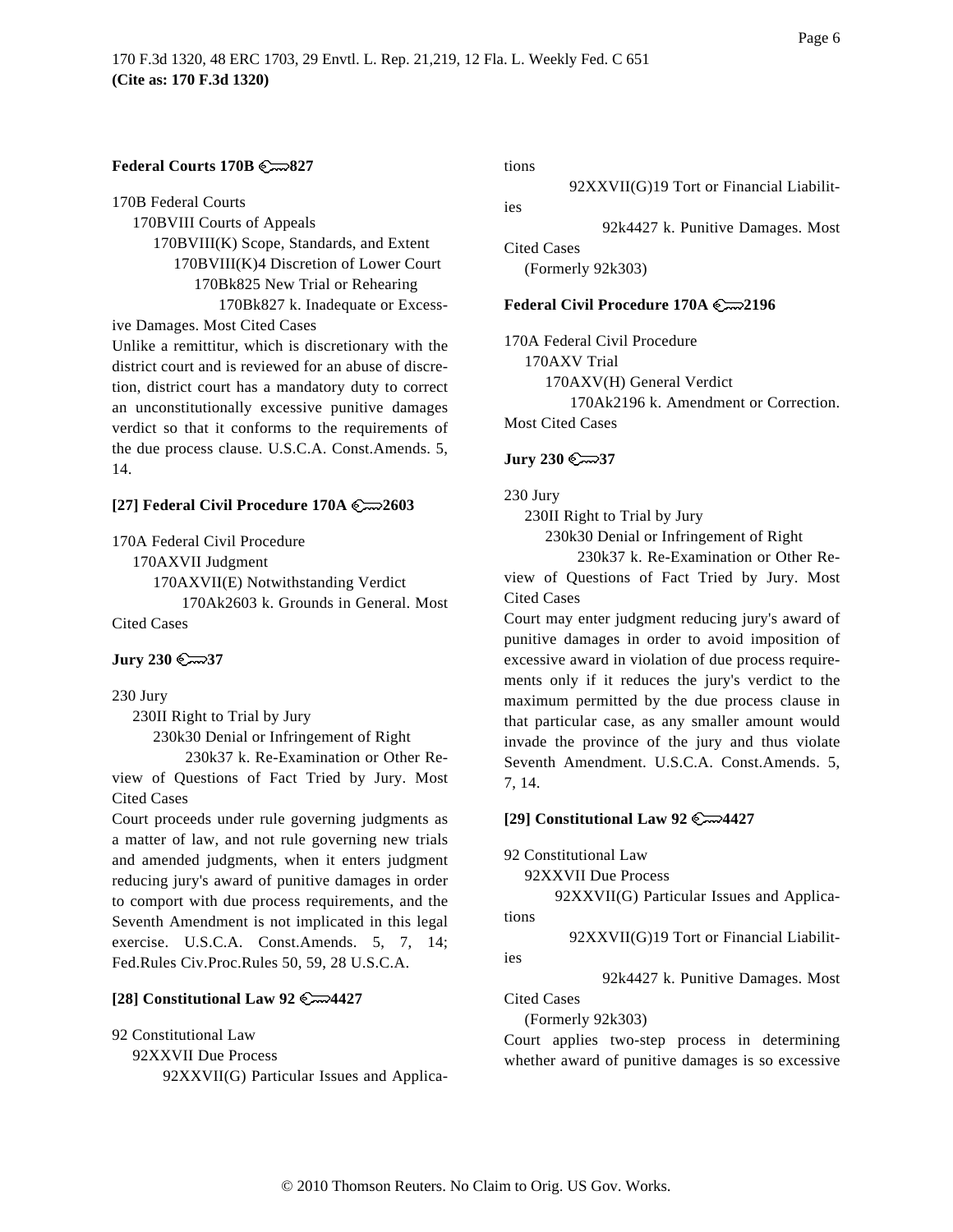as to violate due process clause, in which it first marshals the facts which will inform its ultimate judgment, and then, based upon those constitutionally relevant facts, draws a legal conclusion as to whether the punitive damages awarded are excessive. U.S.C.A. Const.Amends. 5, 14.

# **[30] Constitutional Law 92**  $\&$  **4427**

92 Constitutional Law

92XXVII Due Process

92XXVII(G) Particular Issues and Applica-

tions

ies

92XXVII(G)19 Tort or Financial Liabilit-

92k4427 k. Punitive Damages. Most

Cited Cases

(Formerly 92k303)

In order to satisfy due process requirements, award of punitive damages must be based upon conduct in a single state where the tortious conduct occurred, and reflect a legitimate state interest in punishing and deterring that conduct. U.S.C.A. Const.Amends. 5, 14.

# **[31] Constitutional Law 92 4427**

92 Constitutional Law

92XXVII Due Process

92XXVII(G) Particular Issues and Applica-

tions

92XXVII(G)19 Tort or Financial Liabilit-

ies

92k4427 k. Punitive Damages. Most

Cited Cases

(Formerly 92k303)

For award of punitive damages to satisfy due process requirements, defendant must have had fair notice that its conduct could result in punitive damages, and of the severity of the potential damages. U.S.C.A. Const.Amends. 5, 14.

# **[32] Constitutional Law 92 4427**

92 Constitutional Law 92XXVII Due Process

92XXVII(G) Particular Issues and Applications

92XXVII(G)19 Tort or Financial Liabilit-

ies

92k4427 k. Punitive Damages. Most Cited Cases

(Formerly 92k303)

Guideposts to be considered in determining whether defendant had fair notice of potential for, and severity of, punitive damages award, as required for award to satisfy due process requirements, are (1) degree of reprehensibility of defendant's conduct, (2) ratio of punitive damages to actual harm inflicted on plaintiffs, and (3) comparison between punitive damages and potential civil or criminal penalties for defendant's conduct. U.S.C.A. Const.Amends. 5, 14.

# **[33] Federal Courts 170B 827**

170B Federal Courts

170BVIII Courts of Appeals 170BVIII(K) Scope, Standards, and Extent 170BVIII(K)4 Discretion of Lower Court 170Bk825 New Trial or Rehearing 170Bk827 k. Inadequate or Excess-

ive Damages. Most Cited Cases

District court order granting or denying a remittitur under state law is reviewed for abuse of discretion.

# **[34] Federal Courts 170B 812**

170B Federal Courts 170BVIII Courts of Appeals 170BVIII(K) Scope, Standards, and Extent 170BVIII(K)4 Discretion of Lower Court 170Bk812 k. Abuse of Discretion.

Most Cited Cases

Abuse of discretion standard is inapplicable where no discretion may be exercised.

# **[35] Federal Courts 170B 776**

170B Federal Courts 170BVIII Courts of Appeals 170BVIII(K) Scope, Standards, and Extent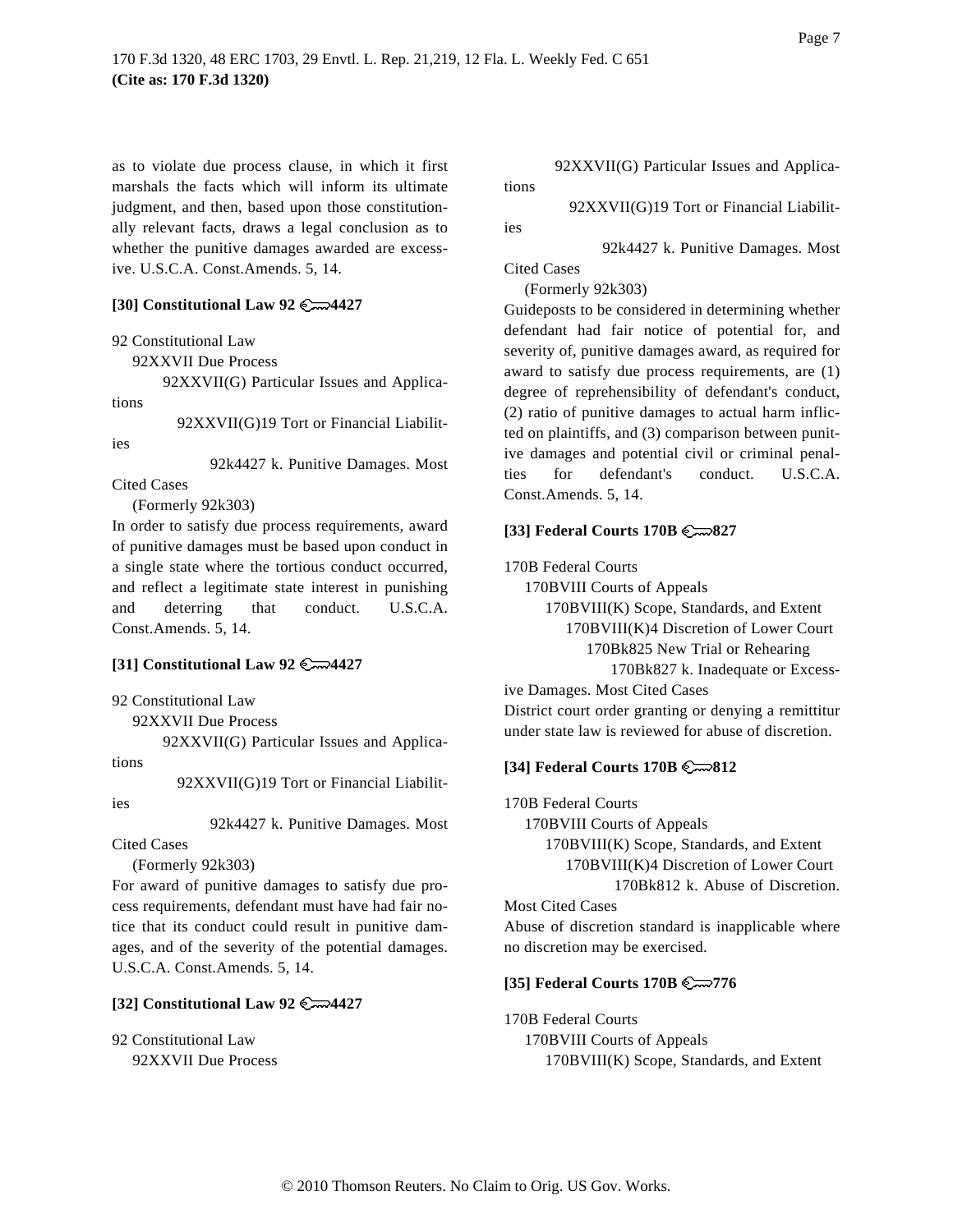# 170BVIII(K)1 In General 170Bk776 k. Trial De Novo. Most

# Cited Cases

Where award of punitive damages is asserted to be excessive, in violation of due process clause, Court of Appeals reviews award de novo, under federal constitutional standards; however, in performing such a review, Court of Appeals accept district court's findings of fact unless they are clearly erroneous. U.S.C.A. Const.Amends. 5, 14.

# **[36] Federal Courts 170B 776**

170B Federal Courts 170BVIII Courts of Appeals

170BVIII(K) Scope, Standards, and Extent 170BVIII(K)1 In General

170Bk776 k. Trial De Novo. Most Cited Cases

Court of Appeals reviews questions of law de novo.

#### **[37] Federal Courts 170B 827**

170B Federal Courts

170BVIII Courts of Appeals 170BVIII(K) Scope, Standards, and Extent 170BVIII(K)4 Discretion of Lower Court 170Bk825 New Trial or Rehearing 170Bk827 k. Inadequate or Excessive Damages. Most Cited Cases

Where no constitutional challenge is mounted to jury's award of punitive damages, Court of Appeals reviews district court's determination of whether award is within the confines set by state law for an abuse of discretion.

# **[38] Federal Courts 170B 872**

170B Federal Courts

170BVIII Courts of Appeals

170BVIII(K) Scope, Standards, and Extent

170BVIII(K)5 Questions of Fact, Verdicts and Findings

170Bk870 Particular Issues and Ques-

tions

170Bk872 k. Inadequate and Ex-

cessive Damages. Most Cited Cases

Ratio of actual damages to punitive damages, which is considered by court in determining whether award of punitive damages is unconstitutionally excessive, is an historical fact, and finding by district court regarding ratio will thus be accepted by Court of Appeals unless it is clearly erroneous. U.S.C.A. Const.Amends. 5, 14.

#### **[39] Federal Courts 170B 776**

170B Federal Courts 170BVIII Courts of Appeals 170BVIII(K) Scope, Standards, and Extent 170BVIII(K)1 In General 170Bk776 k. Trial De Novo. Most Cited Cases

# **Federal Courts 170B 872**

170B Federal Courts 170BVIII Courts of Appeals 170BVIII(K) Scope, Standards, and Extent 170BVIII(K)5 Questions of Fact, Verdicts and Findings 170Bk870 Particular Issues and Questions 170Bk872 k. Inadequate and Ex-

cessive Damages. Most Cited Cases

District court's determination, for purposes of review of punitive damages award for constitutional excessiveness, of most appropriate point comparison between punitive damages award and other civil or criminal sanctions that could have been awarded, is an issue of law, and is reviewed de novo by Court of Appeals; however, district court's finding regarding this comparison, i.e., the disparity between the amount of the punitive damages award and the amount of the other civil or criminal sanctions, is an historical fact which is reviewed for clear error. U.S.C.A. Const.Amends. 5, 14.

#### **[40] Federal Courts 170B 872**

170B Federal Courts 170BVIII Courts of Appeals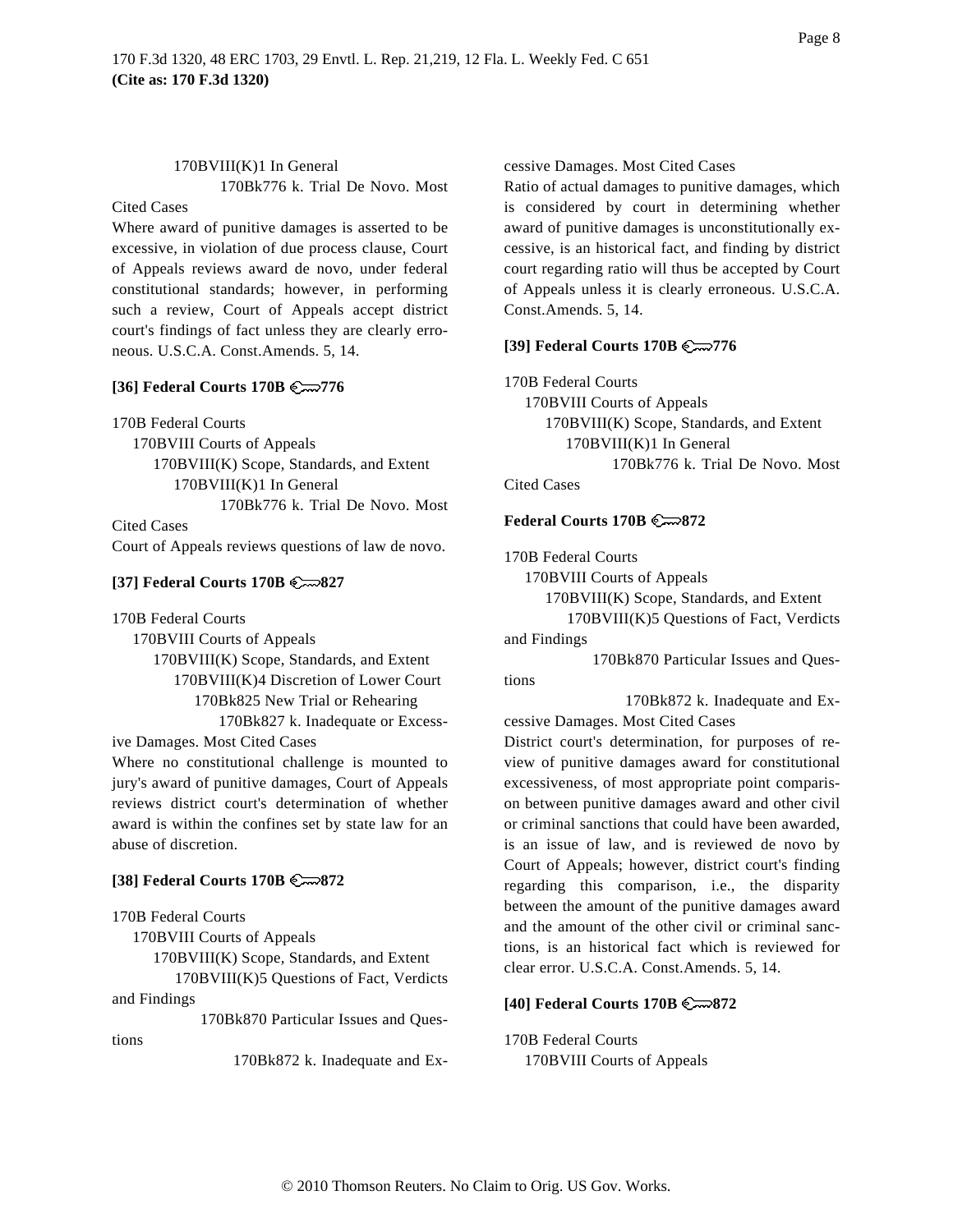170BVIII(K) Scope, Standards, and Extent 170BVIII(K)5 Questions of Fact, Verdicts

and Findings

170Bk870 Particular Issues and Ques-

tions

170Bk872 k. Inadequate and Excessive Damages. Most Cited Cases

District court's determination, for purposes of inquiry into constitutional excessiveness of jury's punitive damages award, of the reprehensibility of the defendant's conduct, results in a finding of fact which is reviewed for clear error. U.S.C.A. Const.Amends. 5, 14.

#### **[41] Federal Courts 170B 866**

170B Federal Courts

170BVIII Courts of Appeals

170BVIII(K) Scope, Standards, and Extent

170BVIII(K)5 Questions of Fact, Verdicts and Findings

170Bk855 Particular Actions and Proceedings, Verdicts and Findings

170Bk866 k. Negligence and Personal Injury Cases. Most Cited Cases

Finding of negligence or gross negligence, each of which involves the application of a specific legal standard to a particular set of facts, is traditionally deemed to be a finding of fact reviewed for clear error.

#### **[42] Federal Courts 170B 844**

170B Federal Courts

170BVIII Courts of Appeals

170BVIII(K) Scope, Standards, and Extent

170BVIII(K)5 Questions of Fact, Verdicts and Findings

170Bk844 k. Credibility of Witnesses in General. Most Cited Cases

When findings of fact are based on determinations about witnesses' credibility, the deference accorded the trial judge is even more significant, for only the trial judge can be aware of the variations in demeanor and tone of voice that bear so heavily on the listener's understanding of and belief in what is said.

#### **[43] Federal Courts 170B 872**

170B Federal Courts

170BVIII Courts of Appeals

170BVIII(K) Scope, Standards, and Extent

170BVIII(K)5 Questions of Fact, Verdicts and Findings

170Bk870 Particular Issues and Questions

170Bk872 k. Inadequate and Excessive Damages. Most Cited Cases

District court's finding, for purposes of determination of constitutional excessiveness of jury's punitive damages award, regarding the reprehensibility of the defendant's conduct, is clearly erroneous, and thus is subject to reversal, where it is not supported by the record or is contrary to the evidence. U.S.C.A. Const.Amends. 5, 14.

#### **[44] Federal Courts 170B 848**

170B Federal Courts

170BVIII Courts of Appeals

170BVIII(K) Scope, Standards, and Extent

170BVIII(K)5 Questions of Fact, Verdicts and Findings

170Bk848 k. Findings of Court in General. Most Cited Cases

If the district court's account of the evidence is plausible in light of the record viewed in its entirety, the Court of Appeals may not reverse it even though convinced that, had it been sitting as the trier of fact, it would have weighed the evidence differently.

#### **[45] Federal Courts 170B 851**

170B Federal Courts

170BVIII Courts of Appeals

170BVIII(K) Scope, Standards, and Extent

170BVIII(K)5 Questions of Fact, Verdicts and Findings

170Bk850 Clearly Erroneous Findings of Court or Jury in General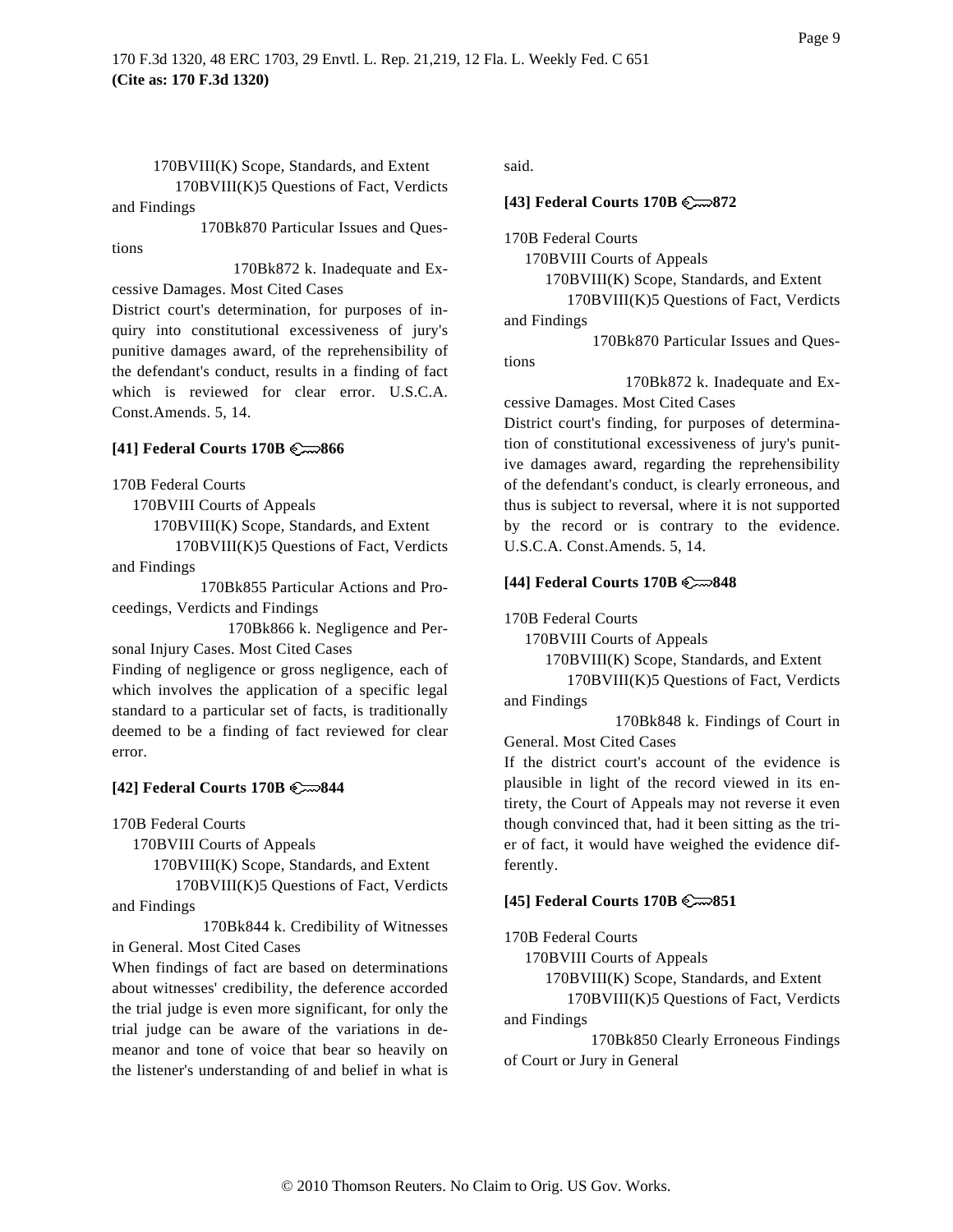170Bk851 k. Conflicting Evidence; Undisputed Evidence. Most Cited Cases Where there are two permissible views of the evidence, the fact finder's choice between them cannot be clearly erroneous.

# **[46] Constitutional Law 92 4427**

92 Constitutional Law

92XXVII Due Process

92XXVII(G) Particular Issues and Applica-

tions

ies

92XXVII(G)19 Tort or Financial Liabilit-

92k4427 k. Punitive Damages. Most

Cited Cases

(Formerly 92k303)

# **Nuisance 279 50(7)**

279 Nuisance 279I Private Nuisances 279I(D) Actions for Damages 279k50 Damages 279k50(7) k. Amount of Damages. Most Cited Cases

# **Trespass 386 57**

386 Trespass

Cases

386II Actions

386II(D) Damages

386k57 k. Amount Awarded. Most Cited

Punitive damages award of \$4.35 million was maximum award permitted by due process clause in nuisance and trespass action against owner of former mining site from which acidic water had allegedly escaped, in which property owners bringing suit had been awarded aggregate of \$47,000 in compensatory damages, and owner had been fined \$10,000 for statutory violations; while award was 400 times greater than administrative sanction imposed, and 100 times greater than actual damages, substantial disparity was permissible given state's strong interest in deterring environmental pollution, and owner's status as wealthy international corporation. U.S.C.A. Const.Amends. 5, 14.

# **[47] Limitation of Actions 241 55(6)**

241 Limitation of Actions

241II Computation of Period of Limitation

241II(A) Accrual of Right of Action or Defense

241k55 Torts

241k55(6) k. Continuing Injury in General. Most Cited Cases

Under Georgia law, where a trespass or nuisance is continuing in nature, an action may be maintained for all damages accruing during the four-year period preceding the filing of an action. O.C.G.A. § 9-3-30.

# **[48] Constitutional Law 92 4427**

92 Constitutional Law 92XXVII Due Process 92XXVII(G) Particular Issues and Applications 92XXVII(G)19 Tort or Financial Liabilities 92k4427 k. Punitive Damages. Most Cited Cases (Formerly 92k303) **Mines and Minerals 260**  $\approx 125$ 

260 Mines and Minerals

260III Operation of Mines, Quarries, and Wells

260III(C) Rights and Liabilities Incident to Working

260k120 Injuries to Property

260k125 k. Actions. Most Cited Cases District court's finding, for purposes of determining whether award of punitive damages imposed in nuisance and trespass action against owner of former mining site from which acidic water had allegedly escaped was excessive and thus violated due process clause, that owner's conduct was not highly reprehensible, was not clearly erroneous; owner did not operate mine at site during four-year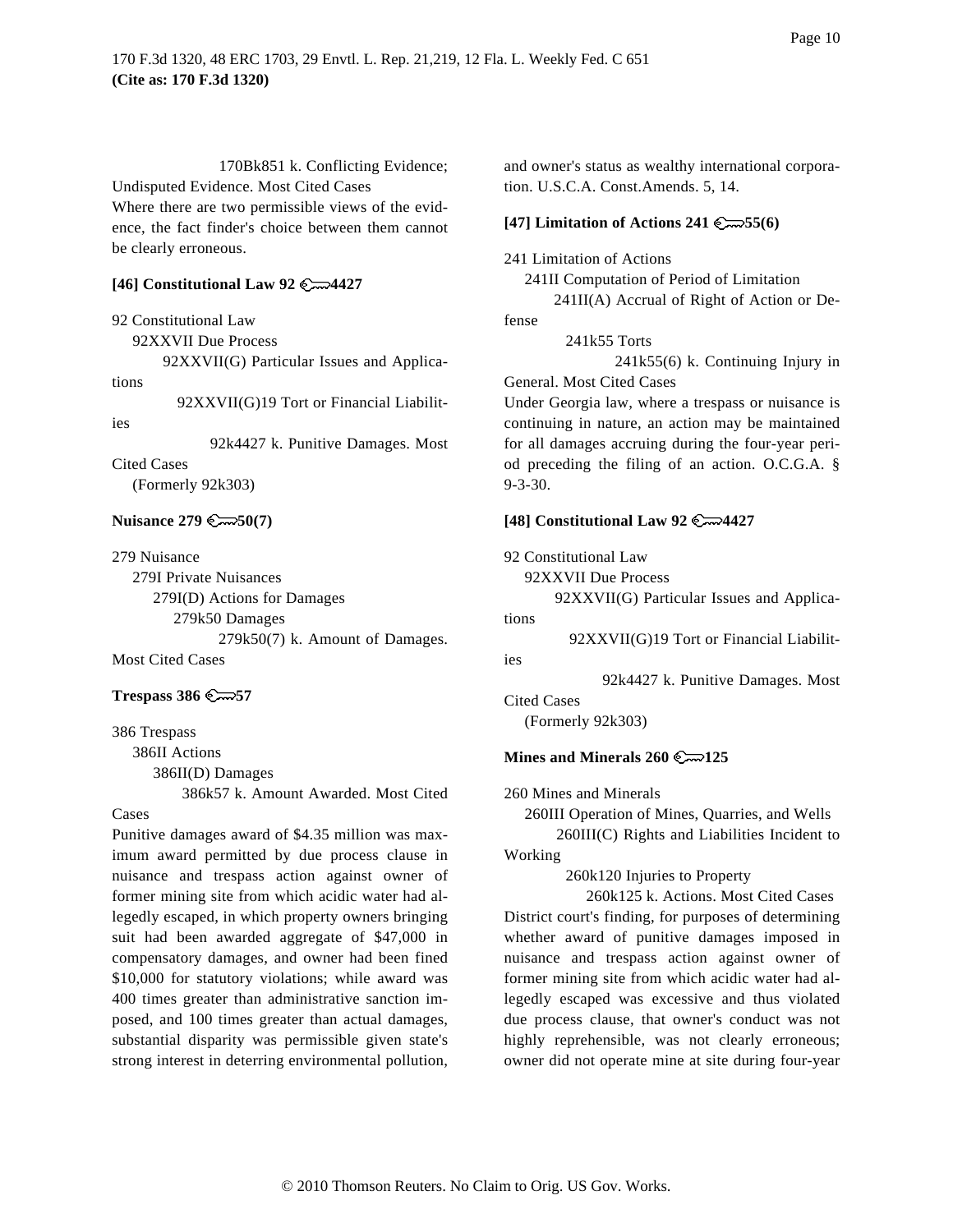period in question, and had put into place land reclamation plan. U.S.C.A. Const.Amends. 5, 14.

# **[49] Constitutional Law 92 4427**

92 Constitutional Law

92XXVII Due Process

92XXVII(G) Particular Issues and Applica-

tions

ies

92XXVII(G)19 Tort or Financial Liabilit-

92k4427 k. Punitive Damages. Most

Cited Cases (Formerly 92k303)

#### **Nuisance 279 50(7)**

279 Nuisance

279I Private Nuisances 279I(D) Actions for Damages 279k50 Damages 279k50(7) k. Amount of Damages. Most Cited Cases

#### **Trespass 386 57**

386 Trespass

386II Actions 386II(D) Damages

386k57 k. Amount Awarded. Most Cited

#### Cases

Fine of \$10,000 for violation of state statute which was imposed against owner of former mining site from which acidic water had allegedly escaped was most relevant "other sanction" for comparison with the punitive damages award imposed against owner in nuisance and trespass action, for purposes of determining whether punitive damages award was excessive and thus in violation of due process clause. U.S.C.A. Const.Amends. 5, 14.

# **[50] Constitutional Law 92 4427**

92 Constitutional Law

92XXVII Due Process

92XXVII(G) Particular Issues and Applica-

tions

92XXVII(G)19 Tort or Financial Liabilit-

92k4427 k. Punitive Damages. Most

Cited Cases (Formerly 92k303)

ies

Whether a defendant had adequate notice that his conduct might result in a particular punitive damages award, as is required under due process clause's prohibition on excessive punitive damages awards, depends in large part upon the available civil and criminal penalties the state provides for such conduct. U.S.C.A. Const.Amend. 14.

### **[51] Constitutional Law 92 4427**

92 Constitutional Law

92XXVII Due Process

92XXVII(G) Particular Issues and Applica-

92XXVII(G)19 Tort or Financial Liabilit-

92k4427 k. Punitive Damages. Most

Cited Cases

tions

ies

(Formerly 92k303)

If a state statute provides for a range of penalties depending on the severity of the statutory violation, it cannot be presumed that defendant had notice that the state's interest in the specific conduct at issue in the case is represented by the maximum fine provided by the statute, for purposes of determining whether award of punitive damages based on that conduct is constitutionally excessive in violation of due process clause; on the contrary, the extent of the defendant's statutory notice is related to the degree of reprehensibility of his conduct. U.S.C.A. Const.Amends. 5, 14.

#### **[52] Constitutional Law 92 4427**

92 Constitutional Law

92XXVII Due Process

92XXVII(G) Particular Issues and Applications

92XXVII(G)19 Tort or Financial Liabilit-

92k4427 k. Punitive Damages. Most

ies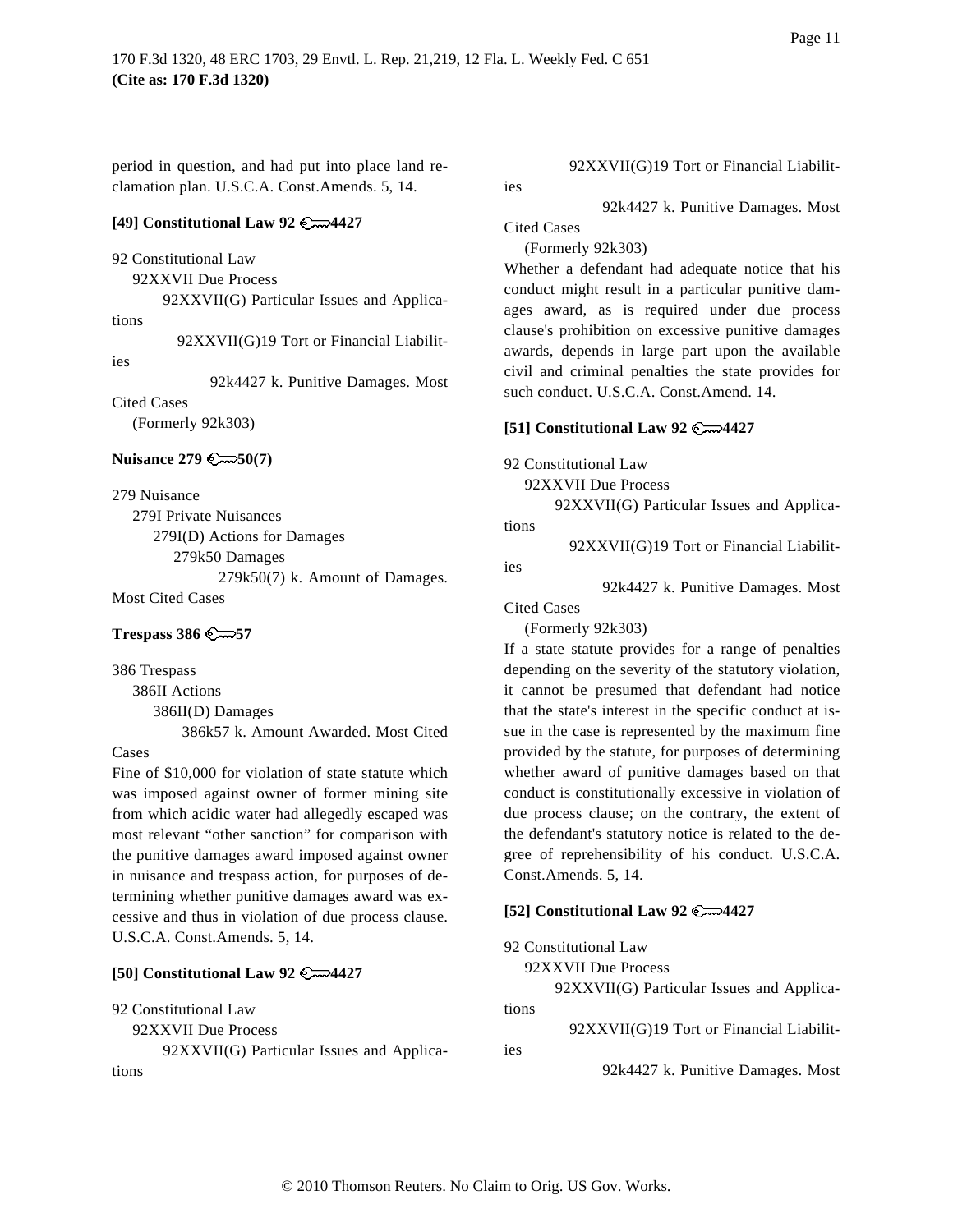#### Cited Cases

(Formerly 92k303)

Adequate notice of potential punitive damages liability in a particular case, for purposes of due process clause, depends upon whether particular defendant had reason to believe that his specific conduct could result in a particular damage award. U.S.C.A. Const.Amends. 5, 14.

#### **[53] Constitutional Law 92 4427**

92 Constitutional Law

92XXVII Due Process

92XXVII(G) Particular Issues and Applica-

tions

ies

92XXVII(G)19 Tort or Financial Liabilit-

92k4427 k. Punitive Damages. Most Cited Cases

(Formerly 92k303)

Where the state has actually imposed a penalty for the conduct at issue, court may choose to look to that penalty as an indication of the legislative judgment as to the appropriate sanctions for the conduct at issue, when making determination as to whether punitive damages imposed against defendant are excessive, in violation of due process clause. U.S.C.A. Const.Amend. 14.

#### **[54] Constitutional Law 92 4427**

92 Constitutional Law

92XXVII Due Process

92XXVII(G) Particular Issues and Applica-

tions

92XXVII(G)19 Tort or Financial Liabilit-

ies

92k4427 k. Punitive Damages. Most

Cited Cases

(Formerly 92k303)

Due process prohibits punitive damages award which is grossly out of proportion to the severity of the offense. U.S.C.A. Const.Amends. 5, 14.

#### **[55] Constitutional Law 92 4427**

92 Constitutional Law 92XXVII Due Process 92XXVII(G) Particular Issues and Applications 92XXVII(G)19 Tort or Financial Liabilities 92k4427 k. Punitive Damages. Most Cited Cases (Formerly 92k303) **Nuisance 279 50(7)**

279 Nuisance 279I Private Nuisances 279I(D) Actions for Damages 279k50 Damages 279k50(7) k. Amount of Damages.

Most Cited Cases

### **Trespass 386 58**

386 Trespass 386II Actions 386II(D) Damages 386k58 k. Inadequate and Excessive Damages. Most Cited Cases

(Formerly 386k57)

Award of \$15 million in punitive damages in nuisance and trespass action against owner of former mining site from which acidic water had allegedly escaped, in which property owners bringing suit had been awarded aggregate of \$47,000 in compensatory damages, was genuinely shocking, and was grossly excessive in violation of due process clause. U.S.C.A. Const.Amends. 5, 14.

#### **[56] Constitutional Law 92 4427**

92 Constitutional Law

92XXVII Due Process

92XXVII(G) Particular Issues and Applications

92XXVII(G)19 Tort or Financial Liabilit-

ies

92k4427 k. Punitive Damages. Most

Cited Cases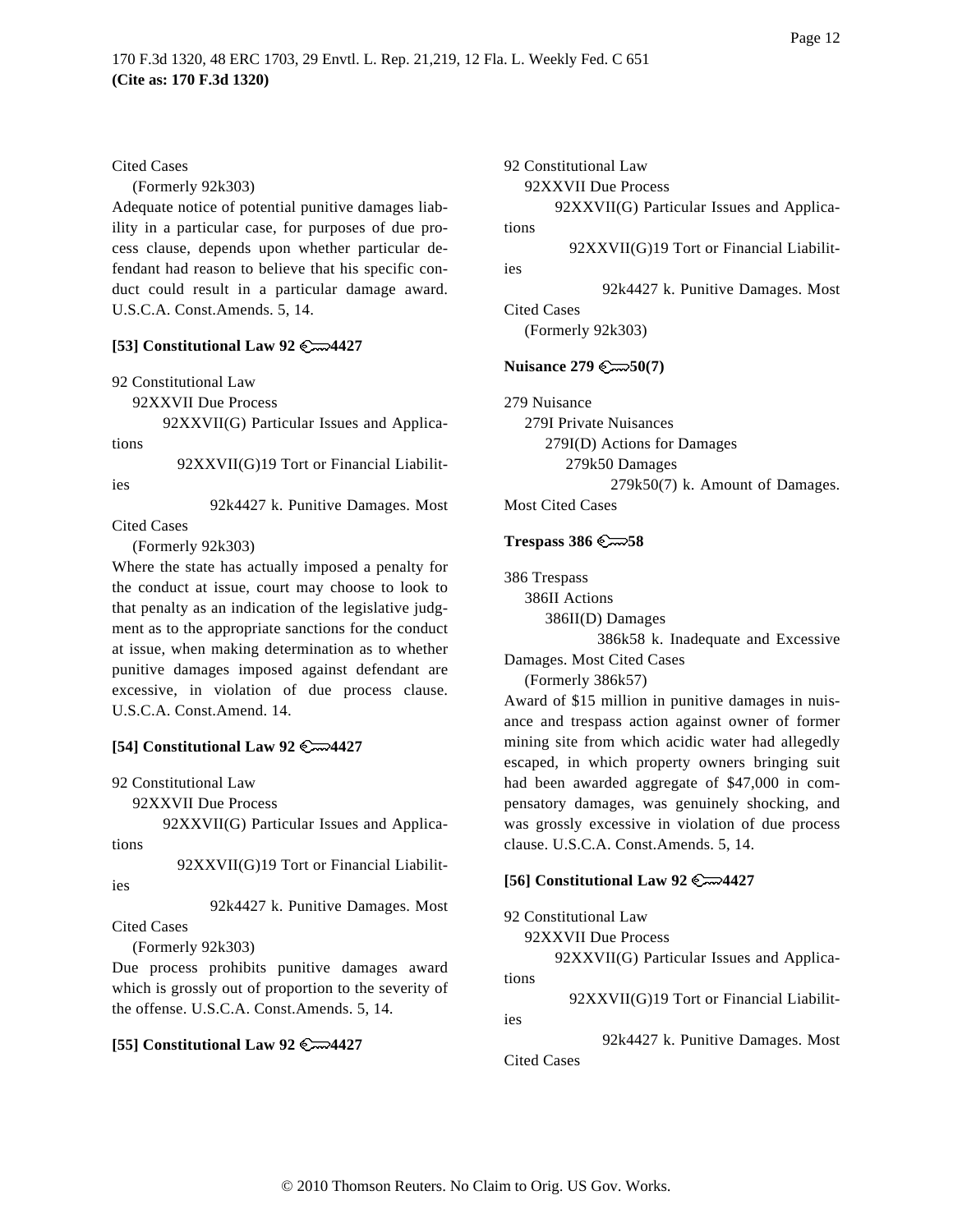#### (Formerly 92k303)

There is no mathematical bright line between the constitutionally acceptable and the constitutionally unacceptable that fits every case in determining whether award of punitive damages is excessive, in violation of due process clause, and in examining the ratio between the actual damages and the punitive award in a given case, a general concern of reasonableness properly enters into the constitutional calculus. U.S.C.A. Const.Amends. 5, 14.

# **[57] Constitutional Law 92**  $\approx$  **4427**

92 Constitutional Law

92XXVII Due Process

92XXVII(G) Particular Issues and Applica-

tions ies

92XXVII(G)19 Tort or Financial Liabilit-

92k4427 k. Punitive Damages. Most

Cited Cases (Formerly 92k303)

In some cases, a substantial disparity between actual damages and punitive damages award is to be expected, and does not render punitive damages award excessive in violation of due process clause. U.S.C.A. Const.Amends. 5, 14.

#### **[58] Interest 219 39(3)**

219 Interest

219III Time and Computation

219k39 Time from Which Interest Runs in General

219k39(3) k. Interest from Date of Judgment or Decree. Most Cited Cases

Interest accrues from the date of a judgment whether or not the judgment expressly includes it, because such interest follows as a legal incident from the statute providing for it. 28 U.S.C.A. § 1961.

# **[59] Interest 219 39(3)**

# 219 Interest

219III Time and Computation 219k39 Time from Which Interest Runs in General

219k39(3) k. Interest from Date of Judgment or Decree. Most Cited Cases

Postjudgment interest compensates the successful plaintiff for being deprived of compensation for the loss from the time between the ascertainment of the damage and the payment by the defendant. 28 U.S.C.A. § 1961.

#### **[60] Interest 219 39(3)**

219 Interest

219III Time and Computation

219k39 Time from Which Interest Runs in General

219k39(3) k. Interest from Date of Judgment or Decree. Most Cited Cases

Where judgment is not supported by the evidence and is vacated and damages are determined by a new trial, the damages were not "ascertained" in any meaningful way, as will begin period for computation of post-judgment interest, until the entry of the second judgment. 28 U.S.C.A. § 1961.

#### **[61] Interest 219 39(3)**

219 Interest

219III Time and Computation

219k39 Time from Which Interest Runs in General

219k39(3) k. Interest from Date of Judgment or Decree. Most Cited Cases

When an original judgment is not completely vacated, the date from which post-judgment interest runs turns on the degree to which the original judgment is upheld or invalidated; if initial judgment is supported by the evidence, and the later judgment merely reflects a remittitur of a certain portion of that judgment as excessive, damages were sufficiently ascertained at the time of the first judgment, and post-judgment interest runs from that date. 28 U.S.C.A. § 1961.

#### **[62] Interest 219 39(3)**

219 Interest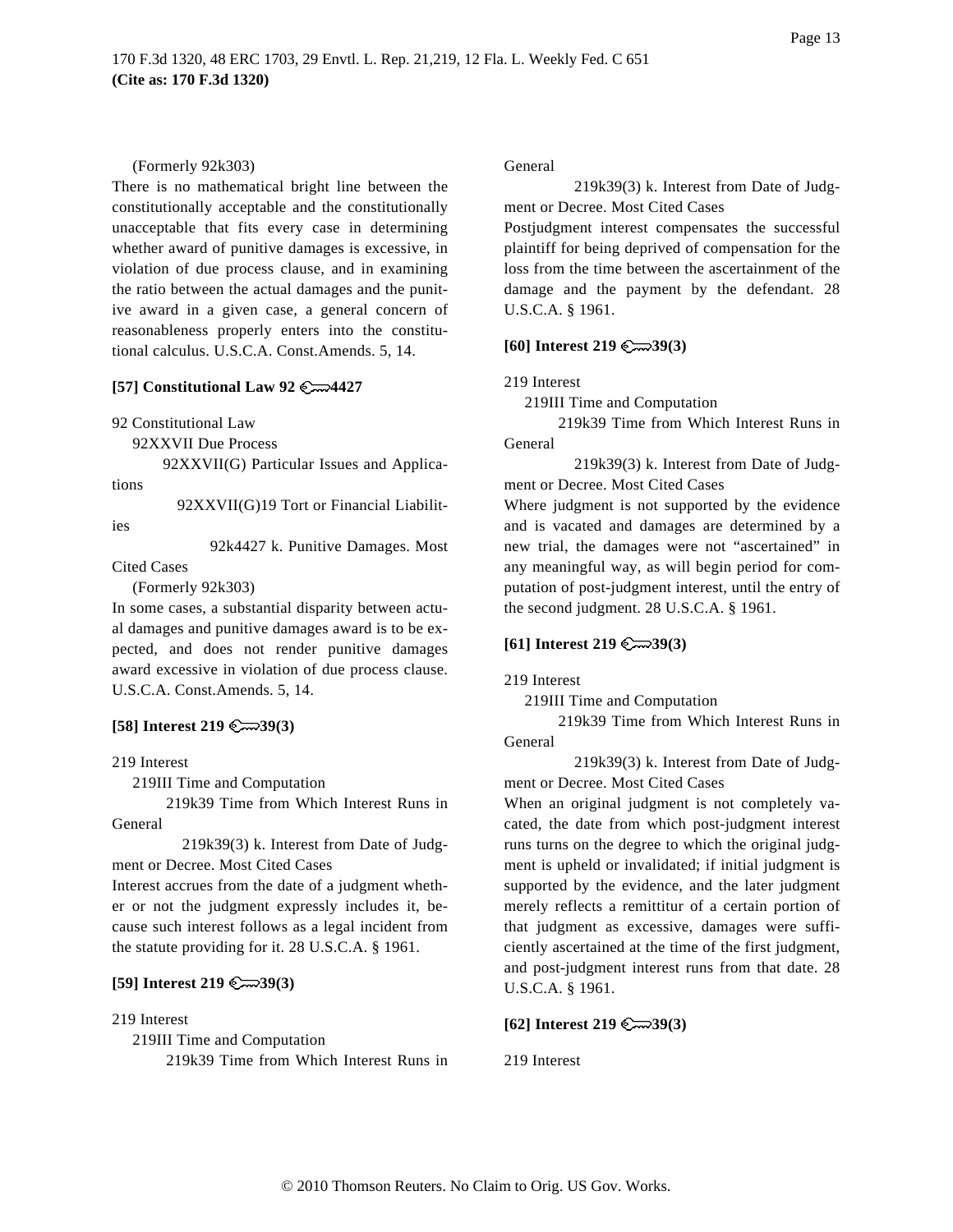219III Time and Computation

219k39 Time from Which Interest Runs in General

219k39(3) k. Interest from Date of Judgment or Decree. Most Cited Cases

Post-judgment interest on punitive damages award which was later reduced as unconstitutionally excessive began to run, to extent that damages award was affirmed, on date when judgment awarding punitive damages was initially entered; while excessive portion was stricken, remaining portion was clearly identifiable on date of initial judgment. 28 U.S.C.A. § 1961.

# **[63] Damages 115 63**

115 Damages

115III Grounds and Subjects of Compensatory Damages

115III(B) Aggravation, Mitigation, and Reduction of Loss

115k63 k. Reparation by Wrongdoer. Most Cited Cases

Owner of former mining site from which acidic water had allegedly escaped, against whom punitive damages were imposed in nuisance and trespass action, was not entitled to set-off against punitive damages award with regard to amount paid by owner in settlement of three of plaintiffs' claims.

**\*1326** James J. Brissette, Atlanta, GA, Andrew L. Frey, Mayer Brown, Evan M. Tager, Washington, DC, for Appellants.

John M.B. Lewis, IV, Huguenin, Annis & Lewis, John C. Bell, Jr., Bell & James, Augusta, GA, William A. Pannell, Alpharetta, GA, Kenneth J. Chesebro, Cambridge, MA, for Appellees.

Appeals from the United States District Court for the Southern District of Georgia.

Before ANDERSON and BARKETT, Circuit Judges, and HILL, Senior Circuit Judge.

HILL, Senior Circuit Judge:

Property owners brought a nuisance and trespass action against the present owner of a former mining site, Combustion Engineering, Inc. ("CE"), alleging that acidic water had escaped from the site, damaging streams that run through their properties. The jury awarded the owners an aggregate of \$47,000 in compensatory damages and \$45 million in punitive damages which the district court reduced to \$4.35 million. All parties have appealed.

I.

In the 1920's, a company named Tiffany's mined a site in Lincoln County, Georgia for rutile, a substance used for polishing diamonds. At some point thereafter, Aluminum Silicates, Inc. began mining the site for kyanite, a mineral used to make heatresistant products. In the mid-1960's, CE purchased the site and began mining kyanite. $\frac{1}{1}$  It conducted these mining operations until 1984, when it sold the property to Pasco Mining Company ("Pasco"). Pasco operated the mine site until November 1, 1986, at which time Pasco defaulted on its obligations and the facility and all environmental responsibilities for the property reverted to CE pursuant to the parties' 1984 contract. CE never resumed mining operations.

> FN1. Actually, a company named Combustion Chemical, Inc. was formed to purchase the site and do the mining, but this company was at all times a wholly-owned subsidiary of CE.

At the time the mining originally began, Graves Mountain was essentially a big, solid rock. The mine operator would remove, crush, and process the rock in order to extract the kyanite. After the removal of the kyanite, the remaining crushed rock, or "tailings," would be deposited into containment areas, known as "tailings ponds." One of the minerals in the tailings was pyrite. When rainwater falls on pyrite that has been exposed to oxygen, a chemical reaction takes place that renders the water more acidic. Periodically, acidic water from the mining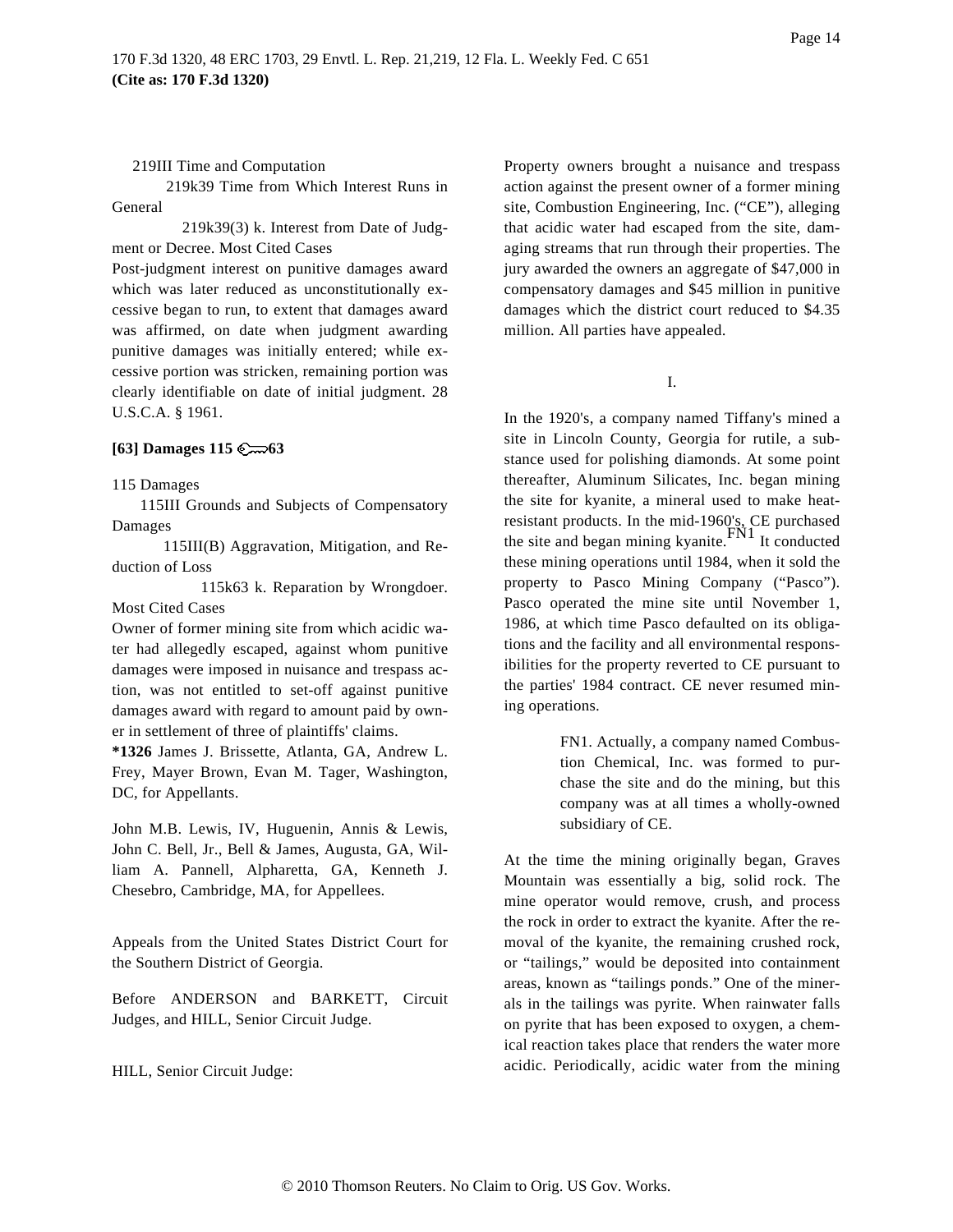site seeped into streams that flowed through CE's property affecting their quality as they ran through the properties downstream.

In August of 1991, several individuals who owned a total of sixteen tracts downstream **\*1327** from the mine site sued CE claiming damages for trespass and nuisance. Several other property owners filed suit in May of 1992, and the two suits were consolidated. Property owners' claim was that the streams looked and smelled bad, that the streams no longer contained fish, and that cows would not drink from the streams. They did not allege any personal injuries, risk to human health, diminution in property value, damage to crops or animals, or any other economic loss.FN2

> FN2. Few of these individuals live on their property. Some do not use their property at all, and several others have been to their property (or the streams on it) only rarely if at all over the past several years. The plaintiffs who do use their property, do so for raising cattle, storing junked cars, hunting, timbering, or growing hay.

The case was tried to a jury in a two-phase trial in which issues relating to punitive damages were decided separately from liability for the underlying torts and compensatory damages. The jury was instructed that the relevant time frame for damages purposes was the four-year period prior to the commencement of the property owners' suit.<sup>FN3</sup>

> FN3. Georgia has a four-year statute of limitations for trespass and nuisance.

In the first phase of the trial, the jury returned a total of thirteen verdicts for compensatory damages in favor of the various property owners in an aggregate amount of \$47,000. The thirteen verdicts ranged from \$1000 to \$10,000. The jury also awarded property owners litigation costs in the amount of \$227,000.

In the punitive damages phase of the trial, property

owners were required as a matter of Georgia law to prove by clear and convincing evidence that CE's actions "showed willful misconduct, malice, fraud, wantonness, oppression, or that entire want of care which would raise the presumption of conscious indifference to consequences." O.C.G.A. § 51-12-5(b). To recover more than \$250,000 each, property owners were required to demonstrate, again by clear and convincing evidence, that CE acted "with the specific intent to cause harm." *Id.* at § 51-12-5.1(f). The jury awarded \$3 million in punitive damages to each of the fifteen property owners who owned the sixteen parcels of land at issue, for a total of \$45 million.

The district court found this amount "shocking," which if allowed to stand would "give[] the system a black eye." The court entered an order granting CE's motion for a new trial unless property owners agreed to remit all punitive damages over \$15 million. Property owners agreed to do so and the court entered separate judgments totaling \$15 million in punitive damages.

CE appealed to this court. During the pendency of the appeal, CE settled with three property owners, leaving an aggregate of \$43,500 in compensatory damages and \$12 million in punitive damages at issue in the appeal. After oral argument, we affirmed those judgments without opinion. *Johansen v. Combustion Engineering, Inc.,* 67 F.3d 314 (11th Cir.1995).

CE petitioned the Supreme Court for certiorari, contending that the punitive damage award was still excessive. The Supreme Court deferred ruling on CE's petition pending its resolution of *BMW of North America, Inc. v. Gore,* 517 U.S. 559, 116 S.Ct. 1589, 134 L.Ed.2d 809 (1996). After it ruled that the Constitution does not permit "excessive" punitive damage awards, the Court granted CE's petition, vacated this court's judgment, and remanded the case to us for further consideration in light of *BMW.*

We remanded the case to the district court. The dis-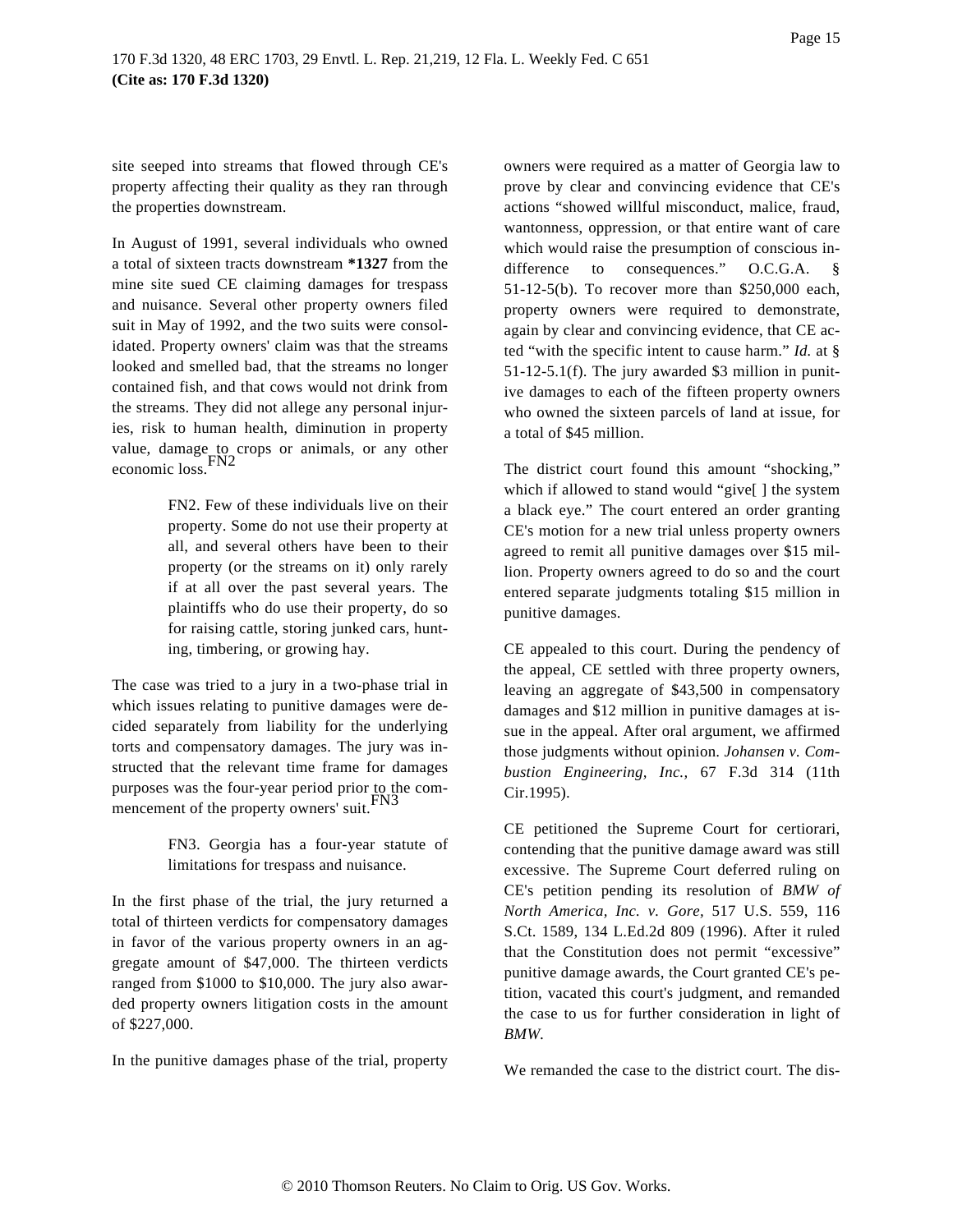trict court reexamined the punitive award under *BMW,* and concluded that the Constitution would permit punitive damages in an amount no more than 100 times each plaintiff's compensatory award. Therefore, he ordered the entry of judgment for each of the remaining plaintiffs in an amount equal to the jury's compensatory award plus 100 times that amount as punitive damages. This resulted in an aggregate punitive damage award of \$4.35 million. The district court did not afford property owners the opportunity to elect a new trial.

CE appealed, arguing that even \$4.35 million in punitive damages is unconstitutionally excessive on the facts of this case. CE also contends that the district court erred in not offsetting the punitive damage award by the **\*1328** amounts it had already paid some of the property owners in settlement.

Property owners cross-appealed arguing that the district court erred in holding that the \$15 million punitive damages award was unconstitutionally excessive. They seek restitution of the district court's remittitur of \$15 million which they accepted in lieu of a new trial. They also argue that the district court erred in ordering post-judgment interest to run from the date of the second rather than the first judgment.

[1] Finally, property owners claim that the district court committed constitutional error when it reduced the jury's punitive damage verdicts to \$4.35 million and unilaterally entered judgments totaling that amount. Although they do not analyze it as such, this claim raises a jurisdictional issue of first impression which we must resolve prior to proceed-<br>ing to the merits of this appeal. FN4

> FN4. A federal court not only has the power but also the obligation at any time to inquire into jurisdiction whenever the possibility that jurisdiction does not exist arises. *Philbrook v. Glodgett,* 421 U.S. 707, 95 S.Ct. 1893, 44 L.Ed.2d 525 (1975); *Blue Cross & Blue Shield v. Sanders,* 138 F.3d 1347, 1351 (11th

Cir.1998). "We always must investigate questions of subject matter jurisdiction, whether or not they are raised by the parties to the case." *Reahard v, Lee County,* 978 F.2d 1212, 1213 (11th Cir.1992) (quoting *Fitzgerald v. Seaboard System R.R.,* 760 F.2d 1249, 1251 (11th Cir.1985)). *See also* Rule 12(h)(3), Fed.R.Civ.P., ("Whenever it appears by suggestion of the parties or otherwise that the court lacks jurisdiction of the subject matter, the court shall dismiss the action.").

# II.

[2][3][4][5] A federal court has no general authority to reduce the amount of a jury's verdict. *Kennon v. Gilmer,* 131 U.S. 22, 29, 9 S.Ct. 696, 33 L.Ed. 110 (1889). The Seventh Amendment prohibits reexamination of a jury's determination of the facts, which includes its assessment of the extent of plaintiff's injury. *Id.* A federal court may not, therefore, "according to its own estimate of the amount of damages which the plaintiff ought to have recovered, ... enter an absolute judgment for any other sum than that assessed by the jury." *Id.* at 30, 9 S.Ct. 696. FN5 To do so would deprive the parties of their constitutional right to a jury. *Id.*

> FN5. The Seventh Amendment applies only to the federal courts. *Minneapolis & St. L. R.R. v. Bombolis,* 241 U.S. 211, 217, 36 S.Ct. 595, 60 L.Ed. 961 (1916); *Woods v. Holy Cross Hosp.,* 591 F.2d 1164, 1172 (5th Cir.1979).

[6][7][8]  $\hat{A}$ , district court may, however, order a new trial. FN6 The authority to do this is located in the common-law principle, later codified in the Judiciary Act of 1789, that "[t]rials by jury in civil causes could not subsist now without a power, somewhere, to grant new trial.... It is absolutely necessary to justice, that there should, upon many occasions, be opportunities of reconsidering the cause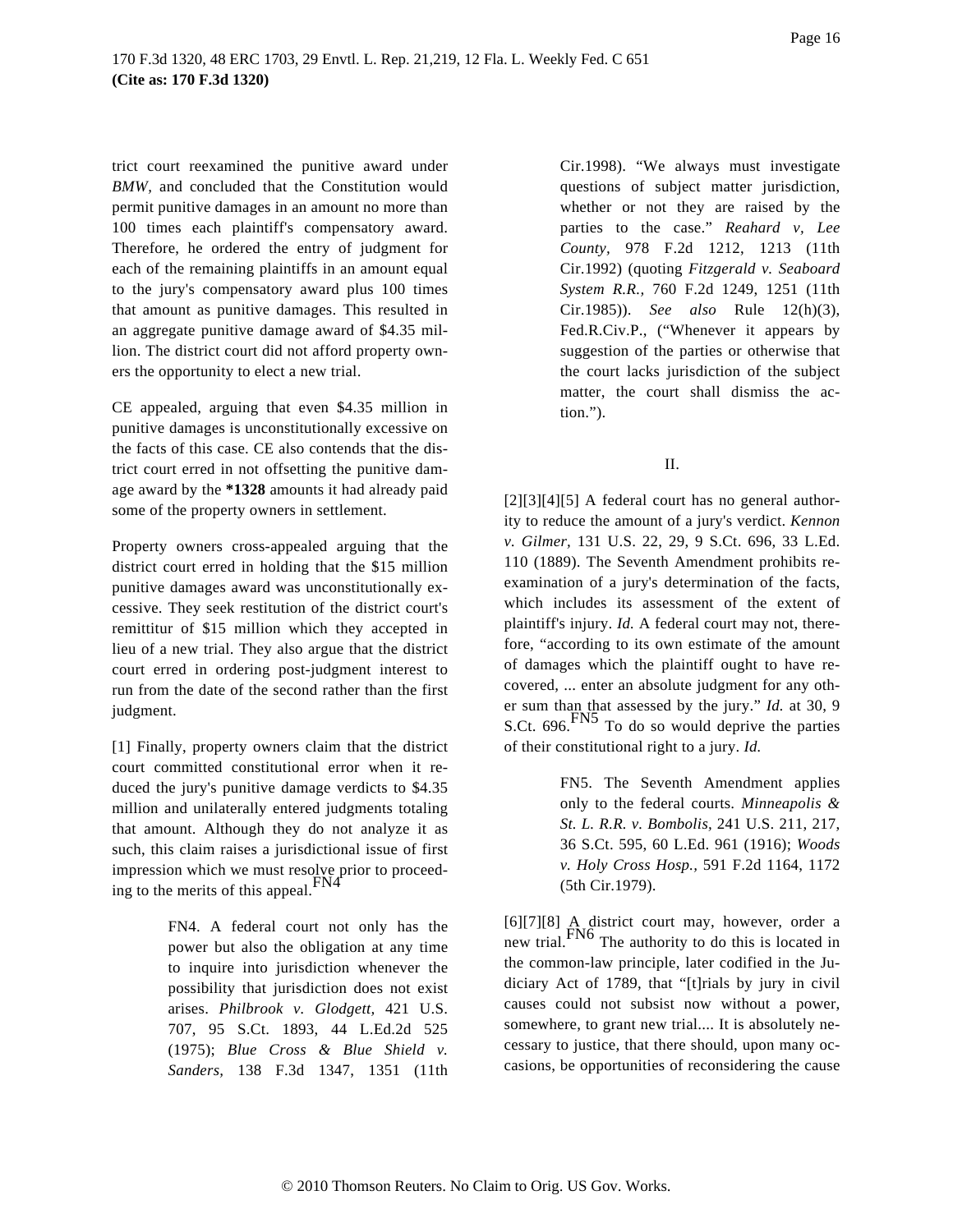by a new trial." *Bright v. Eynon,* 1 Burr. 390, 393 (K.B. 1757) (Lord Mansfield) (quoted by Judge John J. Parker in *Aetna Cas. & Sur. Company v. Yeatts*, 122 F.2d 350, 353-54 (4th Cir.1941)). Therefore, when a court finds that a jury's award of damages is excessive, it may grant the defendant a new trial.FN8 *Gasperini v. Center for Humanities, Inc.,* 518 U.S. 415, 433, 116 S.Ct. 2211, 135 L.Ed.2d 659 (1996).

> FN6. A court may also order a new trial limited to the issue of damages. *Kemp v. Balboa,* 23 F.3d 211 (8th Cir.1994); *Mason v. Texaco, Inc.,* 948 F.2d 1546, 1552 (10th Cir.1991).

> FN7. The court's power to order a new trial is recognized in Rule 59(a), Fed.R.Civ.P.:

A court may grant a new trial for any of the reasons for which new trials have heretofore been granted in actions at law in the courts of the United States.

FN8. This is merely a special application of the general power of the trial court to set aside a verdict that is against the weight of the evidence. *Greyhound Corp. v. Dewey,* 240 F.2d 899 (5th Cir.1957).

[9] A federal court's power to "order" a remittitur grew out of this authority to grant a new trial. A court which believes the jury's verdict is excessive may order a new trial unless the plaintiff agrees to remit a portion of the jury's award. *Dimick v. Schiedt,* 293 U.S. 474, 486-87, 55 S.Ct. 296, 79 L.Ed. 603 (1935). This practice dates from Justice Story's opinion in *Blunt v. Little,* 3 F.Cas. 760, 761-62 (No. 1578) (C.C.D.Mass.1822) (Story, J.), in which he announced that, because the verdict was not supported by the evidence, unless the plaintiff was willing to remit \$500 of his damages, the cause would be submitted to another **\*1329** jury. Although Justice Story cited no authority whatever, the Supreme Court has "never expressed doubt with respect to this rule." *Dimick,* 293 U.S. at 486, 55 S.Ct. 296. *See e.g., Linn v. United Plant Guard Workers of America, Local 114,* 383 U.S. 53, 86 S.Ct. 657, 15 L.Ed.2d 582 (1966); *Arkansas Valley Land & Cattle Co. v. Mann,* 130 U.S. 69, 9 S.Ct. 458, 32 L.Ed. 854 (1889); *Northern Pac. R. Co. v. Herbert,* 116 U.S. 642, 646-47, 6 S.Ct. 590, 29 L.Ed. 755 (1886).

The Seventh Amendment requires, however, that the plaintiff be given the option of a new trial in lieu of remitting a portion of the jury's award. *Hetzel v. Prince William County, Va.,* 523 U.S. 208, 118 S.Ct. 1210, 1211, 140 L.Ed.2d 336 (1998). In *Hetzel,* the Supreme Court reversed the Fourth Circuit's mandamus to the district court to enter judgment for a remittitur without affording the plaintiff the option of electing a new trial. The Court expressly held that no judgment for a remittitur may be entered without the plaintiff's consent because the Seventh Amendment prohibits the court from substituting its judgment for that of the jury's regarding any issue of fact. *Id.* at 1212. *See also Dimick,* 293 U.S. at 474, 55 S.Ct. 296; *Gasperini,* 518 U.S. at 433, 116 S.Ct. 2211. If the plaintiff does not consent to the remittitur, the court has no alternative but to order a new trial. *Id.*

[10][11] In this case, however, that did not happen. This reduction was neither consented to nor rejected in favor of a new trial. Rather, the district court entered reduced judgments totaling \$4.35 million in punitive damages, without seeking property owners' consent nor affording them the option of electing a new trial.

Although they now claim the district court abridged their Seventh Amendment right to a jury, property owners did not bring this "error" to the district court's attention. Instead, they filed a notice of appeal of the reduced judgments. In their initial briefs, each claims the right to elect a new trial, should they so desire, after we decide this appeal.<br>FN9 This possibility caused us to reflect on the procedural posture of this case.

FN9. Both parties assume that property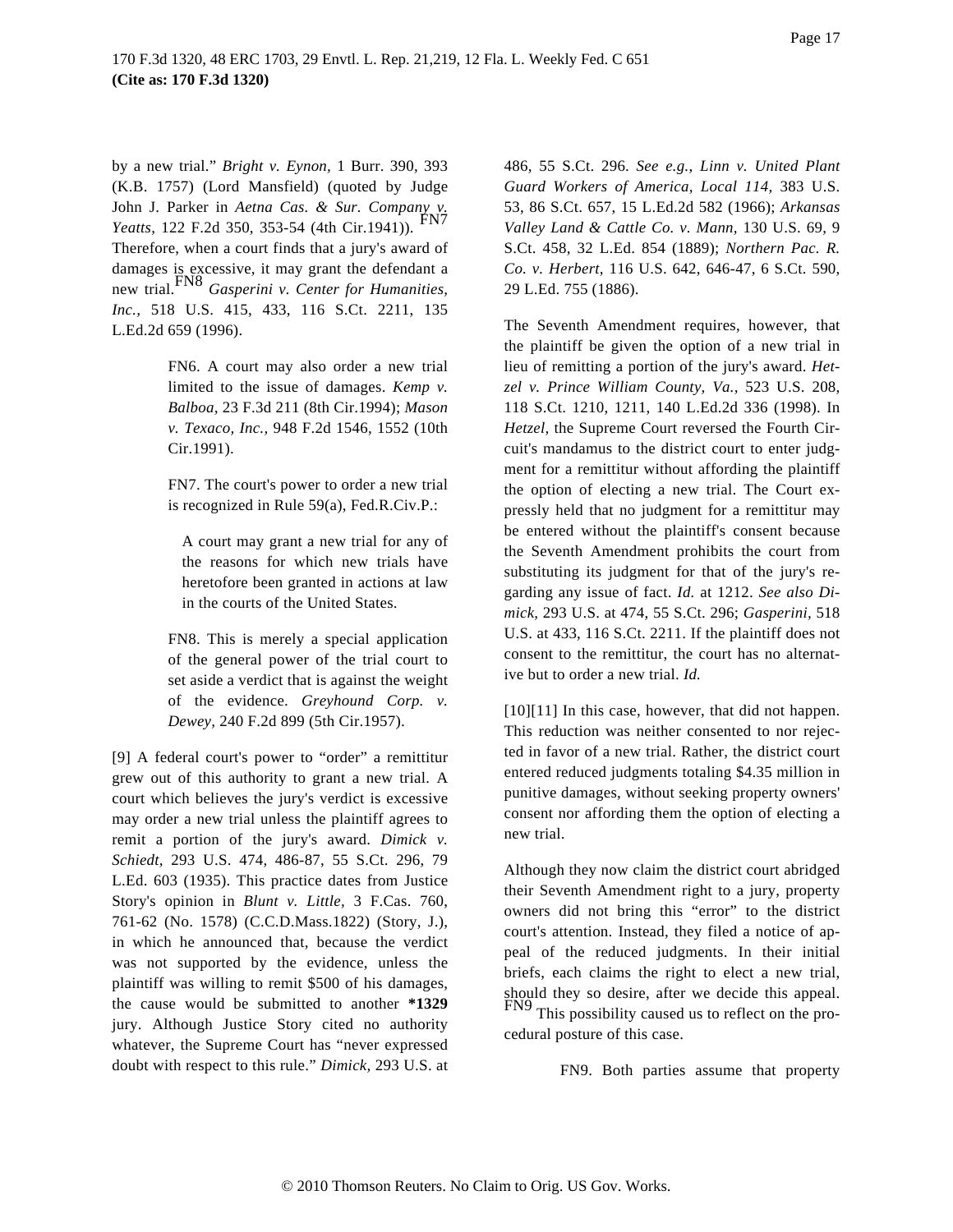owners had a constitutional right to elect a new trial after the second "remittitur." Defendants concede this point, however, only if property owners must make that election prior to our resolution of this appeal.

Prior to *BMW*, if a district court ordered a remittitur, a plaintiff had two choices. He could invoke his Seventh Amendment right to reject the district court's reexamination of the jury's verdict (the remittitur) and elect a new trial, or he could consent to the remittitur. *Neither of these two choices, however, was appealable.*

[12][13] A district court's grant of a new trial is not appealable. FN10 *Allied Chemical Corp. v. Daiflon, Inc.,* 449 U.S. 33, 101 S.Ct. 188, 66 L.Ed.2d 193 (1980). Such an order is merely interlocutory and is not appealable under the final judgment statute invoked by property owners as the basis for this appeal. *Id. See also* 28 U.S.C. § 1291. Therefore, if property owners had been afforded the opportunity to reject the reduced awards and had elected a new trial, the district court would have granted CE's motion for a new trial and this order would not have<br>been appealable. Seltzner v. RDK Corp., 756 F.2d 51 (7th Cir.1985); *Continental Trend Resources, Inc. v. Oxy USA, Inc.,* 810 F.Supp. 1520, 1523 (W.D.Okla.1992).

> FN10. The only exception would be where the district court was without the power to grant the motion, as, for example, where the motion was untimely. *See Phillips v. Negley,* 117 U.S. 665, 6 S.Ct. 901, 29 L.Ed. 1013 (1886).

> FN11. It is *reviewable,* however, on appeal of the final judgment entered after the second trial. If the appellate court agrees, it will reinstate the verdict reached at the first trial. *Conway v. Chemical Leaman Tank Lines, Inc.,* 610 F.2d 360 (5th Cir.1980).

[14] Neither could property owners have appealed

if they had accepted the reductions.FN12 *Donovan v. Penn Shipping Co., Inc.,* 429 U.S. 648, 649, 97 S.Ct. 835, 51 L.Ed.2d **\*1330** 112 (1977). Although for some years there was authority, especially in the Fifth Circuit, that a plaintiff who consents to a remittitur "under protest" may challenge on appeal of the final judgment the correctness of the remittitur order, *United States v. 1160.96 Acres of Land,* 432 F.2d 910 (5th Cir.1970), in *Donovan,* the Supreme Court made clear that a plaintiff who has accepted a remitted award may not appeal that award. 429 U.S. at 649, 97 S.Ct. 835.

> FN12. If property owners had consented to the reduced awards, the district court would have denied the motion for a new trial. Defendants may not appeal this denial. *State Nat. Bank of El Paso v. United States,* 488 F.2d 890, 893 (5th Cir.1974). It merges into the final judgment, however, which, of course, is appealable. Thus, the denial of a motion for new trial is reviewable on appeal of the final judgment. *Montgomery Ward & Co. v. Duncan,* 311 U.S. 243, 61 S.Ct. 189, 85 L.Ed. 147 (1940); *Lloyd v. Gill,* 406 F.2d 585 (5th Cir.1969).

[15] In sum, we have for review an "order of remittitur" which has neither been consented to nor rejected by property owners. In fact, if either of these two events had occurred, this case would not now be before us as there would be no appealable order.FN13 It appears that property owners hoped to avoid a new trial and proceed to immediate appellate review of the reduction in punitive damages by failing to object to the district court's entry of judgment.

> FN13. Defendants, of course, could appeal the remitted amount as still excessive, but only after plaintiffs had *consented* to the remittitur and it became an *appealable* final judgment.

[16] Jurisdiction in this court, however, may not be conferred by a party's silence. *Fitzgerald v. Sea-*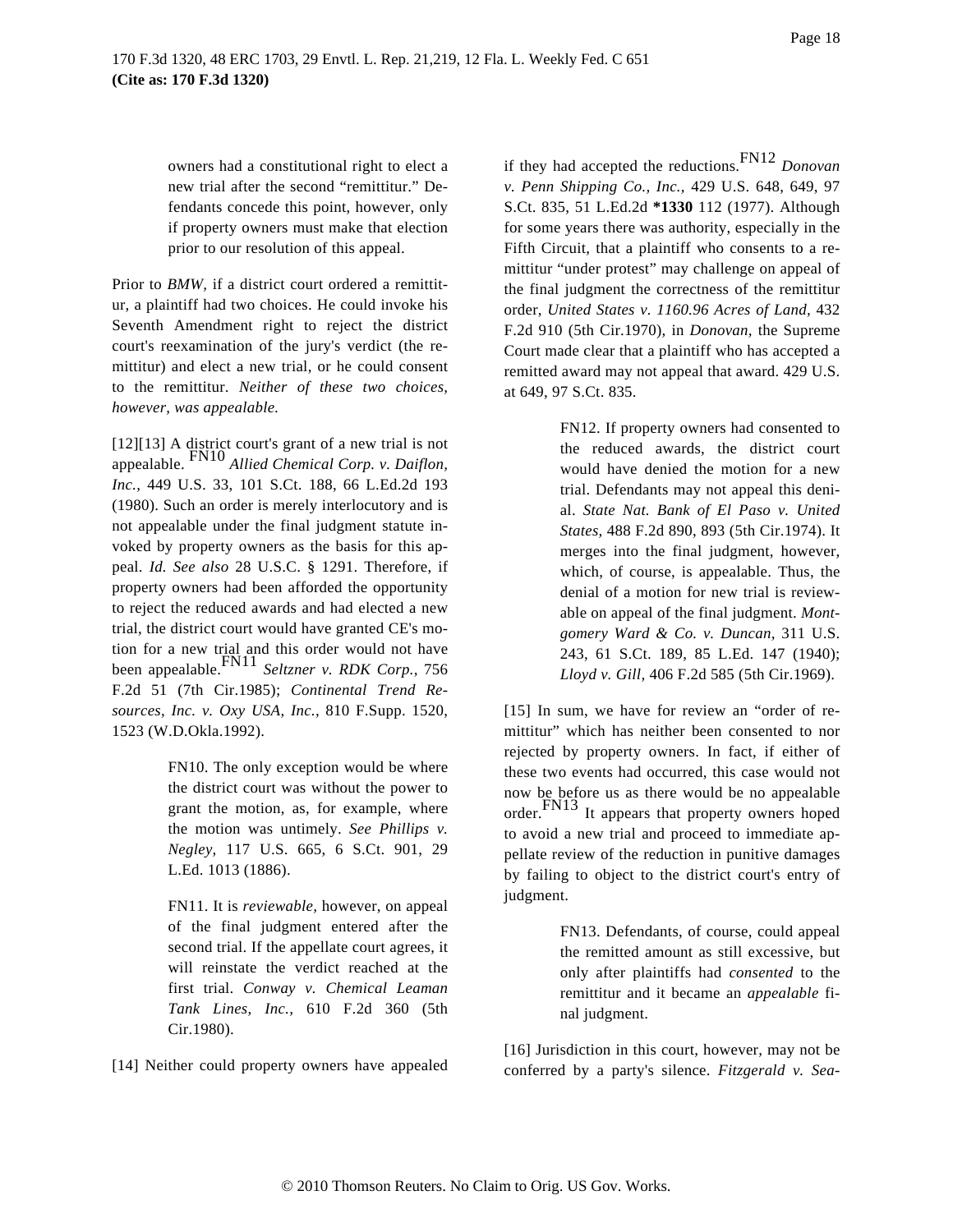*board System R.R.,* 760 F.2d 1249, 1251 (11th Cir.1985) ("Therefore, lack of jurisdiction cannot be conferred upon a federal court by consent, inaction or stipulation...." ). If the Seventh Amendment continues to prohibit a federal court from "enter[ing] an absolute judgment for any other sum than that assessed by the jury," *Kennon,* 131 U.S. at 30, 9 S.Ct. 696, then the entry of judgment without property owners' consent was error and this case is due to be dismissed for lack of jurisdiction. Alternatively, if the reexamination clause is not implicated by the district court's entry of judgment in this case, the court was entitled to enter the judgment and we have jurisdiction over this appeal. Since the district court entered judgment under the authority of *BMW,* the resolution of this issue must lie in the interplay between *BMW* and the Seventh Amendment.

# III.

[17][18][19] At common law, no review of jury verdicts was permitted except upon writs of error, which were limited to questions of law. *Gasperini,* 518 U.S. at 452, 116 S.Ct. 2211 (citing 3 W. Blackstone, Commentaries on the Laws of England 405 (1768)). The Seventh Amendment incorporated this principle, forbidding any reexamination of a jury's determination of the facts. *Gasperini,* 518 U.S. at 452, 116 S.Ct. 2211. Neither common law nor the Seventh Amendment, however, prohibits reexamination of the verdict for legal error.<sup>FN14</sup> *Id.* Therefore, if legal error is detected, the federal courts have the obligation and the power to correct the error by vacating or reversing the jury's verdict. *Id.*

> FN14. The Judiciary Act of 1789, 1 Stat. 73, also provides for "reexamin [ation]" of civil judgments upon a writ of error.

[20] Similarly, where a portion of a verdict is for an identifiable amount that is not permitted by law, the court may simply modify the jury's verdict to that extent and enter judgment for the correct amount. *New York, L.E. & W.R. Co. v. Estill,* 147 U.S. 591,

13 S.Ct. 444, 454, 37 L.Ed. 292 (1893). In *Estill,* the Supreme Court determined that interest had been improperly awarded by the jury. The Court affirmed the jury's verdict as to the damages, but wrote that "it is not affirmed as to the amount of interest, or any part thereof, awarded by the verdict or judgment. That judgment is modified as to such interest, and the case is remanded to the court below, with a direction to enter a judgment for the plaintiffs for the [damages]...." *Id.* The Seventh Amendment is not offended by this reduction because the issue is one of law and not fact.

In *TXO Production Corp. v. Alliance Resources Corp.,* 509 U.S. 443, 454, 113 S.Ct. 2711, 125 L.Ed.2d 366 (1993), the Supreme Court held that the due process clause prohibits a state from imposing a "grossly excessive" punishment on a tortfeasor. Three years later, in *BMW,* the Court reversed a punitive damage award because it was unconstitutionally excessive. 517 U.S. at 562, 116 S.Ct. 1589. The Court held that the Constitution provides an upper limit on punitive damage awards so that a person has "fair notice not only of the conduct that will subject him to punishment but also of the severity**\*1331** of the penalty that a State may impose." *Id.* at 574, 116 S.Ct. 1589.

 $[21][22][23]$  No one would dispute that the court, not the jury, has the responsibility for determining this constitutional limit. Courts decide questions of law, not juries. The real issue, therefore, is whether the court may enter judgment for a constitutionally reduced award without plaintiff's consent. So put, the question answers itself. Plaintiff's consent is irrelevant if the Constitution requires the reduction.

[24][25][26] A constitutionally reduced verdict, therefore, is really not a remittitur at all.  $FNI5$  A remittitur is a substitution of the court's judgment for that of the jury regarding the appropriate award of damages. The court orders a remittitur when it believes the jury's award is *unreasonable* on the facts. A constitutional reduction, on the other hand, is a determination that the law does not permit the award. Unlike a remittitur, which is discretionary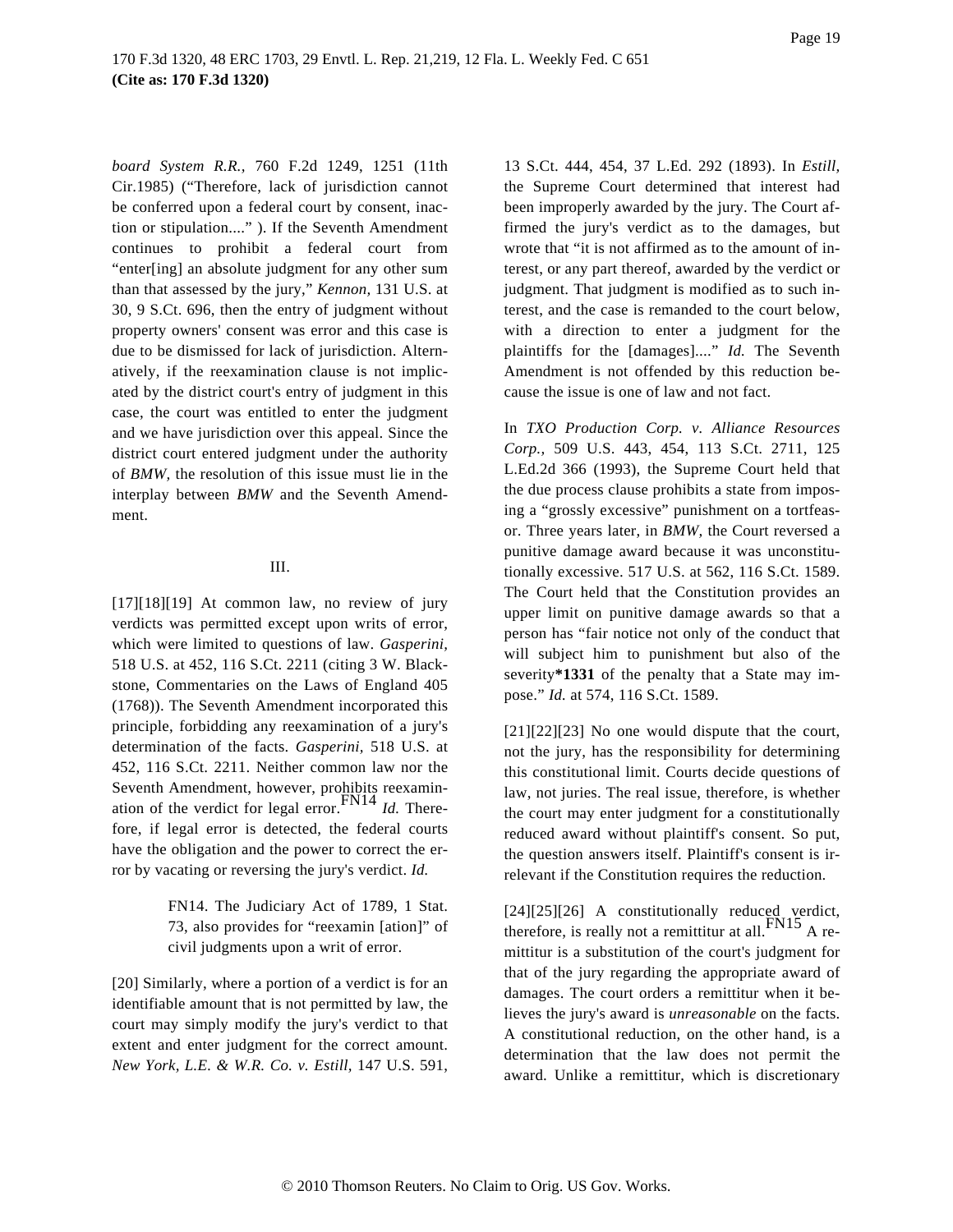with the court and which we review for an abuse of discretion, *Gasperini,* 518 U.S. at 435, 116 S.Ct. 2211, a court has a mandatory duty to correct an unconstitutionally excessive verdict so that it conforms to the requirements of the due process clause. *BMW,* 517 U.S. at 585, 116 S.Ct. 1589.

> FN15. We find support for this view in the Supreme Court's failure to use the term remittitur in *BMW* to characterize a constitutionally required reduction in a verdict. Nowhere does the Court characterize such a reduction as a remittitur. On the other hand, the Court did specifically refer to the Fourth Circuit's reduction of the jury's verdict in *Hetzel* as a remittitur. While we do not imply that the characterization of a reduction is controlling as to the Seventh Amendment issue, we conclude that the nature of the reduction by the court does.

[27][28] We conclude that, upon determination of the constitutional limit on a particular award, the district court may enter a judgment for that amount as a matter of law. Just as the Supreme Court struck the unlawful interest from the jury's verdict in *Estill* and ordered judgment entered for the remainder, so may the district court strike the unconstitutional excess from a jury's punitive damage award and enter judgment for that amount. As in *Estill,* the power to do so is located in the court's authority to enter judgment as a matter of law. Thus, a court proceeds under Rule 50, not Rule 59, in the entry of judgment for a constitutionally reduced award and the Seventh Amendment is not implicated in this legal exercise.

> FN16. The court may enter judgment only if it reduces the jury's verdict to the maximum permitted by the Constitution in that particular case, as any smaller amount would invade the province of the jury. *See Dimick,* 293 U.S. at 486, 55 S.Ct. 296 ("Where the verdict is excessive, the practice of substituting a remission of the excess for a new trial is not without plausible

support in the view that what remains is included in the verdict along with the unlawful excess-in the sense that it has been found by the jury-and that the remittitur has the effect of merely lopping off an excrescence.").

We do not think *Hetzel* is to the contrary. In *Hetzel,* the Supreme Court reversed the Fourth Circuit's writ of mandamus directing the district court to enter judgment for a *remittitur* without affording the plaintiff the option of a new trial. 118 S.Ct. at 1211. It is clear that the Supreme Court viewed the reduction of the verdict in *Hetzel* as a traditional remittitur: "In determining that the evidence did not support the jury's general damages award and in ordering the District Court to recalculate the damages, the Court of Appeals in this case imposed a remittitur." 118 S.Ct. at 1211. There was no claim in the case that the Constitution required the reduction. Therefore, the reduction must have been an exercise of the court's discretion. As we have seen, the exercise of a court's discretion, under the authority of Rule 59, to propose a remittitur must afford the plaintiff the option to elect a new trial. FN17

> FN17. On remand of *Hetzel,* the Fourth Circuit explained that it had believed that after *Gasperini* and *BMW* "a substantial constitutional question had emerged as to whether the Court's decision in *Kennon* could be understood as controlling the disposition of the Seventh Amendment issue." *In re Bd. of County Sup'rs of Prince William County, Va.,* 143 F.3d 835, 840 (4th Cir.1998). The court read *BMW* to mean that the Seventh Amendment right to a jury would not be offended by the entry of judgment for a reduced verdict required by law-by any law, including state law. *Id.*

We agree with the Fourth Circuit that this issue is clouded by the statement in *Gasperini* that appellate review of a remittitur is permitted because a jury's ver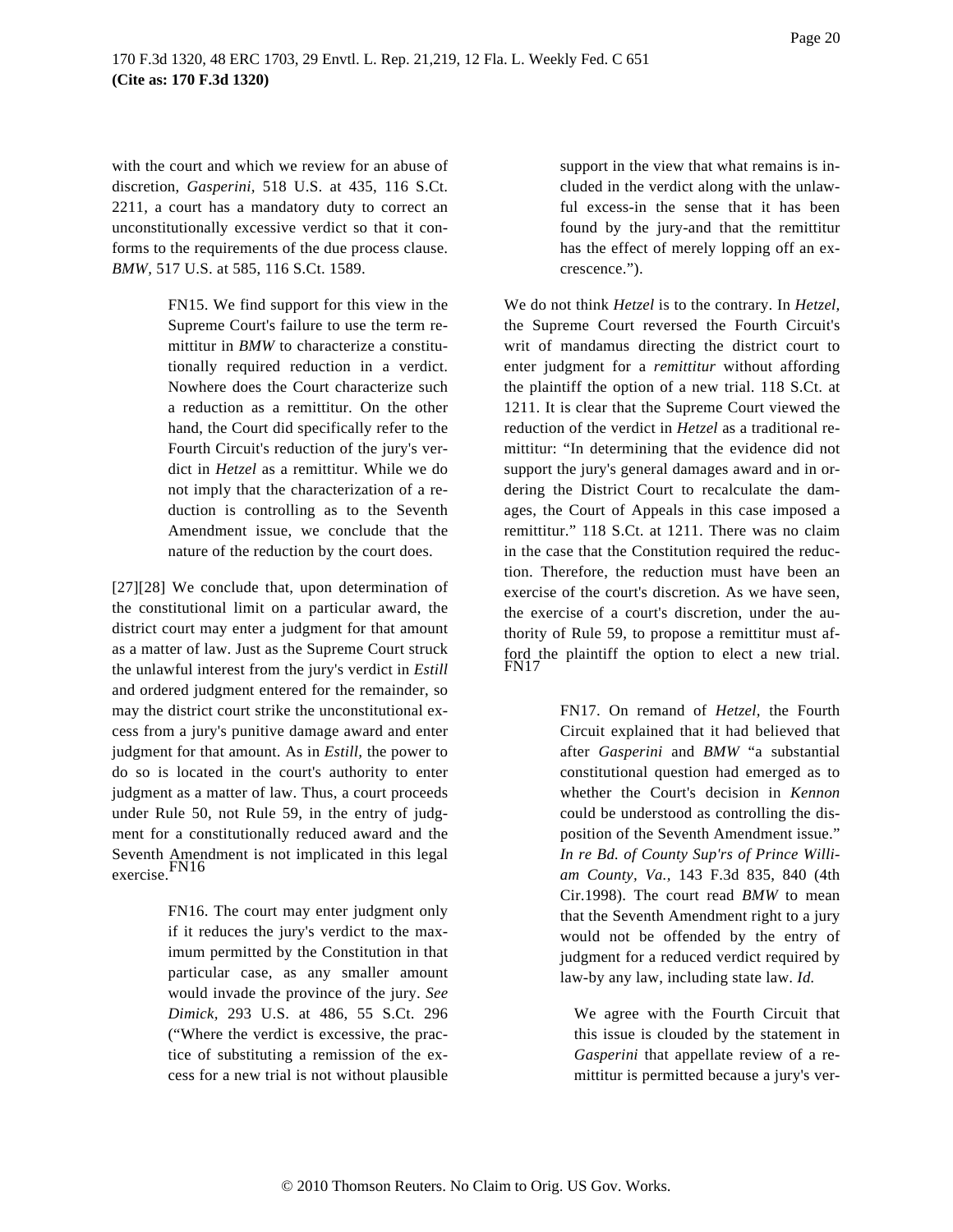dict has an "upper limit [under state law], and whether that limit has been surpassed is not a question of fact with respect to which reasonable men may differ, but a question of law." 518 U.S. at 435, 116 S.Ct. 2211 (quoting *Dagnello v. Long Island R. Co.,* 289 F.2d 797, 806 (2d Cir.1961)). This language implies that even a traditional remittitur is a matter of law, not discretion. Whether state law remittiturs might ultimately be treated similarly to the constitutionally reduced verdict in our case, as the Fourth Circuit suggests, is a question that will, no doubt, be resolved as time goes by. We do not address it because we have concluded that it is not raised by the constitutional reduction in our case.

We have concluded, however, that a constitutionally reduced award is not a traditional **\*1332** remittitur at all. It is not discretionary, and the court's authority to do so does not lie in Rule 59. Therefore, a constitutional reduction is not controlled by *Hetzel.*

It appears that the Tenth and the Second Circuits may not agree. *Continental Resources, Inc. v. OXY USA, Inc.,* 101 F.3d 634 (10th Cir.1996); *Lee v. Edwards,* 101 F.3d 805, 813 (2d Cir.1996). These courts have recently decided to continue to offer the plaintiff, whose verdict has been found to be constitutionally excessive,  $\frac{FN18}{a}$  a choice between a reduced verdict and a new trial to "avoid any conflict with the Seventh Amendment." *See OXY USA, Inc.,* 101 F.3d at 643. Some district courts, applying *BMW* have also permitted the plaintiff to elect a new trial. *See Mahoney v. Canada Dry Bottling Co.,* No. 94-CV-2924(FB), 1998 WL 231082 (E.D.N.Y. May 7, 1998); *Leab v. Cincinnati Ins. Co.,* No. Civ. A. 95-5690, 1997 WL 360903 (E.D.Pa. June 26, 1997); *Kim v. Dial Service Intern., Inc.,* No. 96 Civ. 3327(DLC), 1997 WL 458783 (S.D.N.Y. Aug. 11, 1997).

FN18. It is not totally clear that the Second Circuit held the jury's verdict unconstitutionally excessive in *Lee. See Punitive Damages-Constitutional Excessiveness,* 12 No. 3 Fed. Litigator 84 (March 1997). If not, then the Second Circuit followed *Hetzel* in affording the plaintiff the opportunity to elect a new trial instead of consenting to a remittitur.

While the Constitution does not prohibit this cautious approach, neither does it require that we tread in the Tenth Circuit's footsteps.FN19 When we hold a jury's verdict to be unconstitutionally excessive, we do not reexamine any facts; we merely adjust the verdict to the maximum the Constitution al-<br>lows in that case. FN20 No new trial need be offered as the Supreme Court itself recognized in *BMW* when it remanded the case to the Alabama Supreme Court to determine "[w]hether the appropriate remedy requires a new trial or *merely an independent determination by the Alabama Supreme Court* of the award necessary to vindicate the economic interests of Alabama consumers...." 517 U.S. at 586, 116 S.Ct. 1589.FN21

> FN19. Giving a plaintiff the option of a new trial rather than accepting the constitutional maximum for this case would be of no value. If, on a new trial, the plaintiff was awarded punitive damages *less* than the constitutional maximum, he would have lost. If the plaintiff obtained *more* than the constitutional maximum, the award could not be sustained. Thus, a new trial provides only a "heads the defendant wins; tails the plaintiff loses" option.

> FN20. Of course, if the district court exercises its discretion to reduce the verdict lower than the constitutional maximum for that case, the verdict has been "reexamined" and the plaintiff must be afforded the option to elect a new trial.

> FN21. It is unclear to us whether *BMW* al-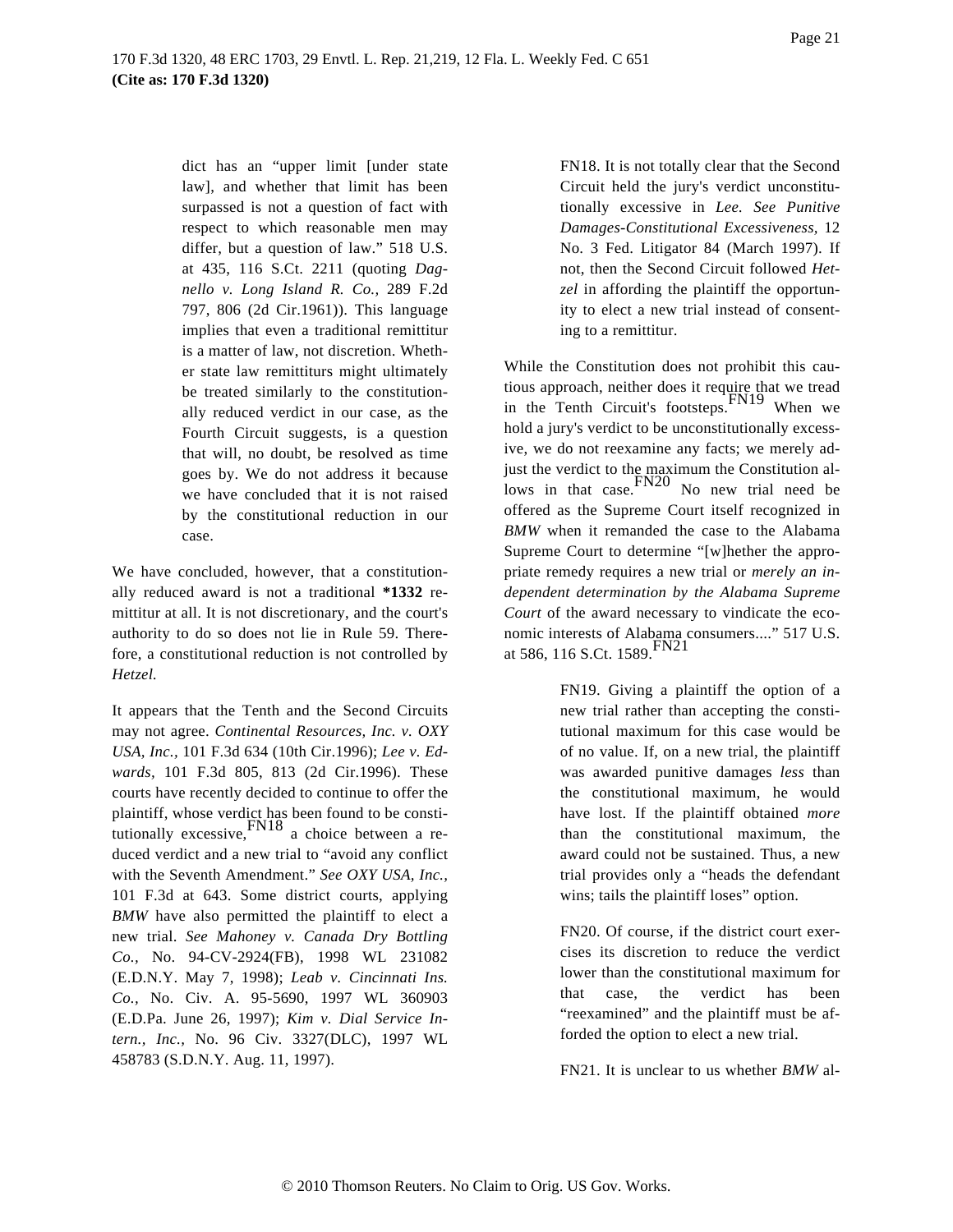lows an appellate court to determine the "upper limit" the constitution permits, or requires remand to the district court where the record is not so "cold." In the case of a remittitur under state law, a good argument can be made that *Gasperini* requires remand so that the district court can initially determine the appropriate award. 518 U.S. at 438, 116 S.Ct. 2211 ("Within the federal system, practical reasons combine with *Seventh Amendment constraints* to lodge in the district court, not the court of appeals, primary responsibility for application of [state law] check[s] on punitive damages")(emphasis added).

Such considerations are also present in the case of a constitutionally reviewed verdict. Indeed, the Supreme Court remanded both the *Gasperini* (excessive under state law) and the *BMW* (excessive under Constitution) verdicts to the lower courts for their redetermination of the damages. *Gasperini,* 518 U.S. at 439, 116 S.Ct. 2211; *BMW,* 517 U.S. at 586, 116 S.Ct. 1589.

In this case, the district court held that the \$15 million punitive damage award was unconstitutionally excessive and entered judgments totaling \$4.35 million. In effect, the court held the greater amount illegal and amended the jury's verdicts to conform to the law. We conclude, therefore, that the reexamination clause did not prohibit the district court from entering judgments for the amount of punitive damages it found to be constitutionally permitted without affording property owners an opportunity to elect a new trial. Accordingly, we hold that the **\*1333** district court correctly entered judgments in this case and that these judgments are properly before us for review.

# IV.

Next, we consider whether the district court cor-

rectly determined the punitive damages permitted by the Constitution in this case. FN22 Unless its award is at this constitutional "upper limit," it must<br>be vacated.

> FN22. We are mindful of the difficulty of our task. *See* Justice Scalia's complaint that "[t]he Court has constructed a framework that does not genuinely constrain, that does not inform state legislature and lower courts-that does nothing at all except confer an artificial air of doctrinal analysis upon its essentially ad hoc determination that this particular award of punitive damages was not 'fair.' " *BMW,* 517 U.S. at 606, 116 S.Ct. 1589 (Scalia, J. dissenting). Nevertheless, *BMW* requires that we search for this "constitutional upper limit" when we review a due process challenge to a punitive damage award.

> FN23. Depending on the outcome of our inquiry, we would instruct the district court that on remand it must further reduce the award to the constitutional maximum for that case, or, if the present amount is below the constitutional limit, consider it a traditional remittitur and offer the plaintiff the option to elect a new trial.

# 1. *The Constitutional Analysis*

[29] In *BMW,* the Supreme Court held that punitive damages may be so excessive as to be unconstitutional. The Court outlined a two-step process for determining when this has occurred. The first step is to marshal the facts which will inform our ultimate judgment regarding the constitutionality of the punitive damage award. Then, based upon these constitutionally relevant facts, we draw a legal conclusion as to whether the punitive damages awarded in the case are excessive.

[30][31][32] The first step, then, is to identify the constitutionally relevant facts. The Supreme Court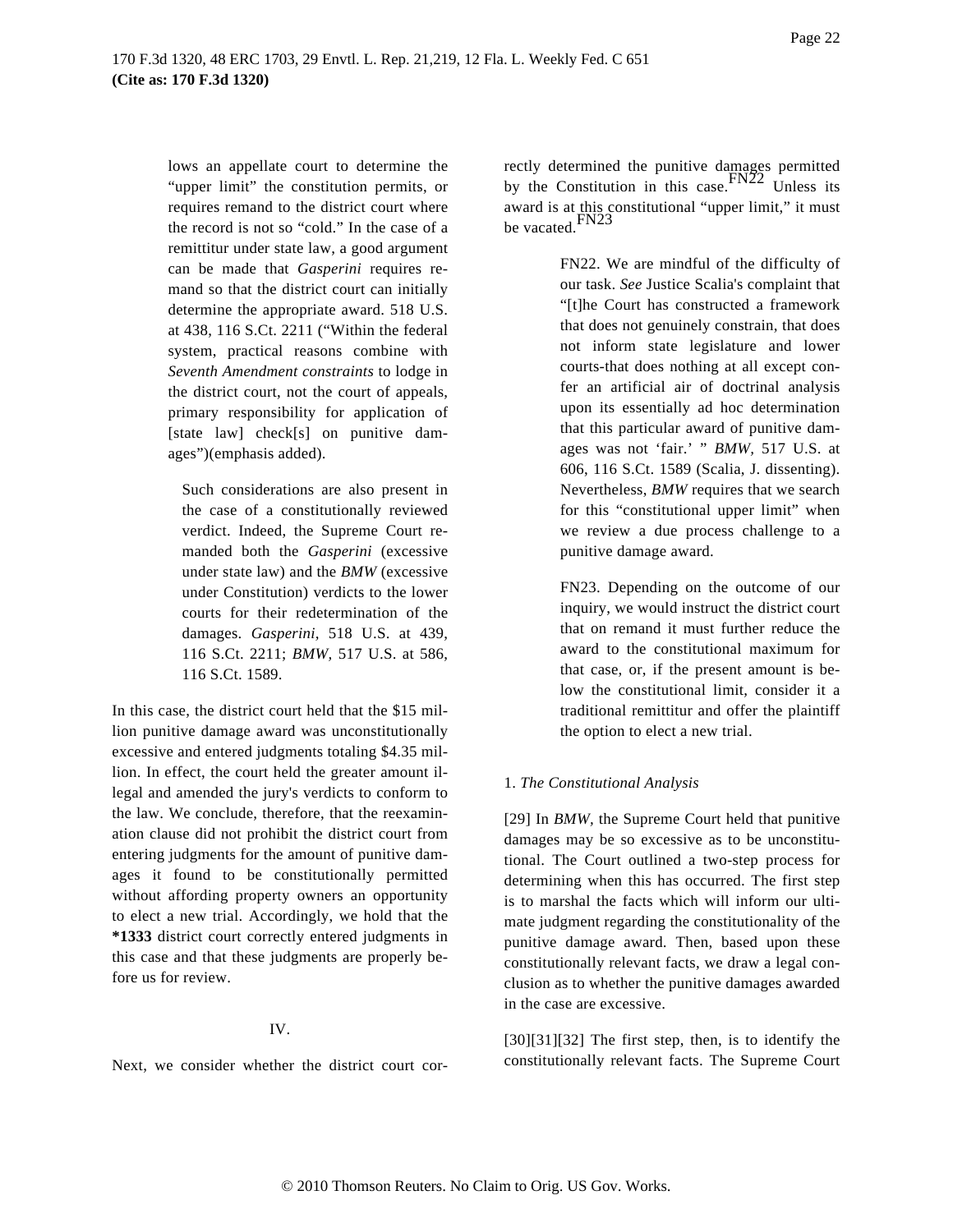has instructed that punitive damages must be based upon conduct in a single state-the state where the tortious conduct occurred-and reflect a legitimate state interest in punishing and deterring that conduct. The Constitution also requires that the defendant had fair notice that its conduct could result in punitive damages and in the severity of the potential damages. *BMW* establishes three "guideposts" for determining whether the defendant had fair notice:

1) the degree of reprehensibility of the defendant's conduct;

2) the ratio of punitive damages to the actual harm inflicted on plaintiffs; and

3) the comparison between punitive damages and potential civil or criminal penalties for defendant's conduct.

#### *Id.* at 575, 116 S.Ct. 1589.

The district court in this case found that the conduct punished did occur in a single state and that this state-Georgia-has expressed a strong interest in deterring environmental pollution FN24 and in protecting the rights of property owners "to have water flow upon [their] land in its natural state free from adulteration." *Kingsley Mill Corp. v. Edmonds,* 208 Ga. 374, 67 S.E.2d 111, 112 (1951). The court further found that:

> FN24. This interest is evidenced by Georgia's statutory scheme which provides that pollution of a stream is a trespass, O.C.G.A. § 51-9-7, and for civil penalties. O.C.G.A. § 12-5-52 (providing fines of up to \$100,00 per day for violators of the Georgia Water Quality Control Act, O.C.G.A. §§ 12-5-20-12-5-53).

1) "it is absolutely clear ... that the degree of reprehensibility [of CE's conduct] is not very severe;"

2) the ratio of the punitive (\$15 million) to the

actual damages (\$47,000) was 320:1; and

3) the ratio of the \$15 million award to the administrative penalty imposed upon CE (\$10,000) was 1500:1.

The district court concluded that an award of \$15 million was "grossly disproportionate" to both the actual damages and the administrative penalty. Since CE's conduct was "not very severe," the district court held that CE had no notice that such a disproportional amount might be awarded and, therefore, the punitive damage award was unconstitutionally excessive. The court reduced the punitive damages awarded to \$4.35 million, the maximum it believed the Constitution permits in this case.  $FN25$ 

> FN25. The district court found that, under *BMW,* \$4.35 million was the "appropriate assessment" of the punitive damages. We interpret this language to mean the constitutional maximum. Otherwise, the district court would have invaded the province of the jury by passing judgment not on the constitutionality of the award, but on its reasonableness.

**\*1334** [33] The parties disagree on the proper standard of review of this judgment under *BMW.* Property owners argue that *BMW* requires a completely *de novo* review with absolutely no deference to any of the district court's findings. CE correctly points out that a district court order granting or denying a remittitur under state law is reviewed for abuse of discretion, but acknowledges that "neither this Circuit nor any other federal court of appeals has articulated the standard for reviewing a punitive award under *BMW.*" The appropriate standard of review, therefore, is another issue of first impression for our consideration.

#### 2. *The Standard of Review*

[34] Although the Seventh Amendment limits appellate review of state-law remittiturs to an abuse of discretion standard, *Gasperini,* 518 U.S. at 435, 116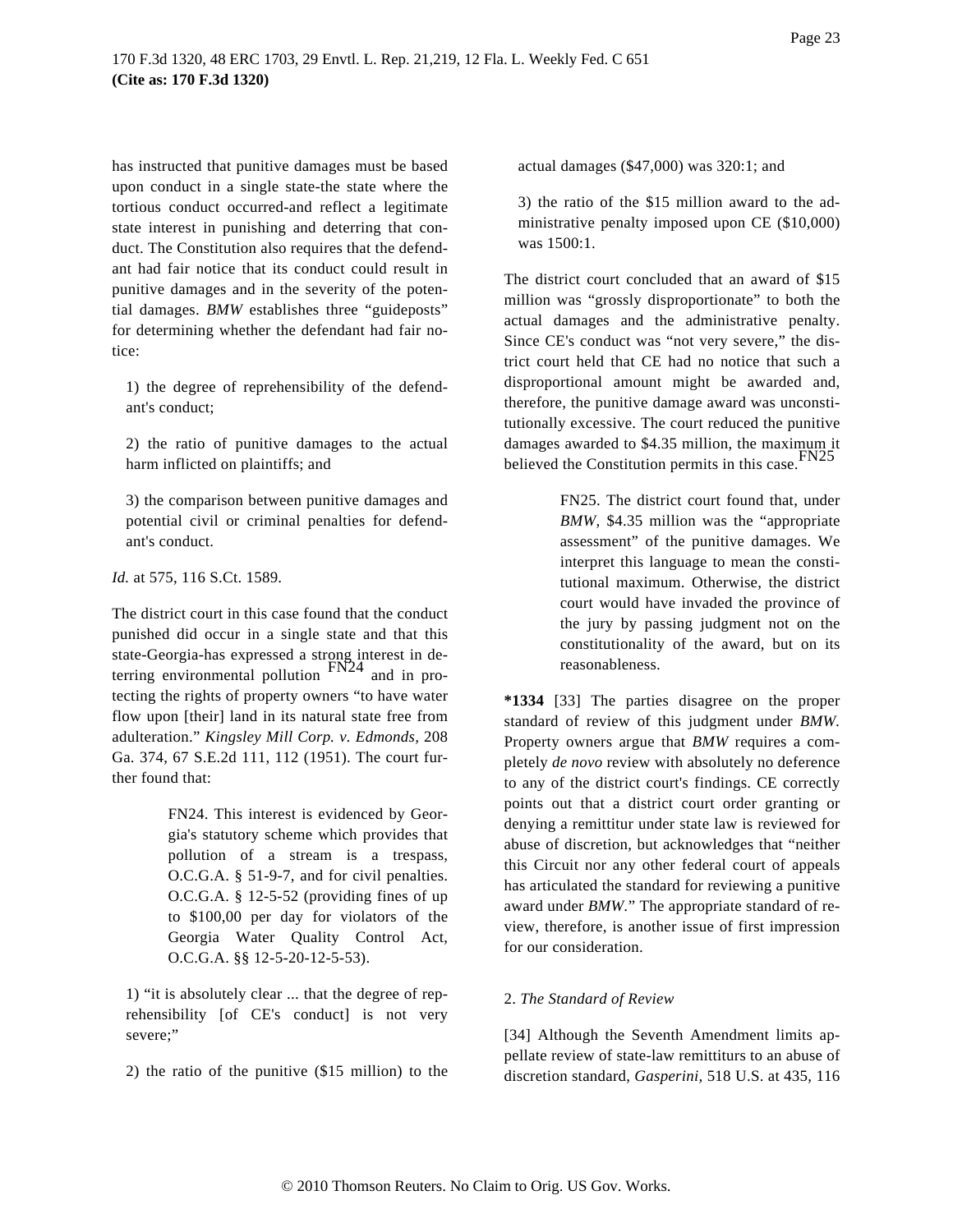S.Ct. 2211, FN<sub>26</sub> *BMW* makes clear that there is a constitutional limit on a punitive damage award beyond which neither the jury nor the court has any discretion to venture. The abuse of discretion standard is inapplicable where no discretion may be ex-<br>ercised.

> FN26. *Gasperini* was the first instance in which the Supreme Court approved the appellate review of a district court's denial of a motion to set aside the verdict as excessive. 518 U.S. at 434, 116 S.Ct. 2211. (As we have seen, the grant of such a motion results in a non-appealable order.) The Supreme Court held that the Seventh Amendment limits the review to an abuse of discretion standard.

> FN27. As noted above, however, if the district court exercises its discretion to reduce a jury's verdict below the constitutional maximum, the plaintiff has a Seventh Amendment right to elect a new trial, and appellate review of that remittitur(after the second trial) must be for an abuse of discretion.

[35][36][37] The ultimate question whether a punitive damage award is constitutionally excessive is, of course, a legal issue. We review questions of law *de novo.* Therefore, whenever an award of punitive damages is asserted to have entered that "zone of arbitrariness that violates the Due Process Clause of the Fourteenth Amendment," *BMW,* 517 U.S. at 568, 116 S.Ct. 1589, we review the award *de novo* under federal constitutional standards.<sup>FN28</sup>

> FN28. On the contrary, if no constitutional challenge is mounted, then we review the district court's determination of whether an award is "within the confines set by state law" for an abuse of discretion. *Gasperini,* 518 U.S. at 435, 116 S.Ct. 2211.

[38] In performing this review, however, we shall accept the district court's findings of fact unless

they are clearly erroneous. Rule 52(a), Fed.R.Civ.P. *Cf. United States v. Bajakajian,* 524 U.S. 321, 118 S.Ct. 2028, 2037 n. 10, 141 L.Ed.2d 314 (1998) ("The factual findings made by the district courts in conducting the excessive[ ] [fines] inquiry, of course, must be accepted unless clearly erroneous."). For example, the ratio of the actual to the punitive damages is an historical fact. We accept that finding unless it is clearly erroneous.

[39] As to the comparison between the punitive award and other civil or criminal sanctions that could have been awarded, the selection of the most appropriate point of comparison-actual fine imposed, the maximum possible penalty or penalties in similar cases-is an issue of law. We, therefore, review the district court's determination of the appropriate comparison *de novo.* However, the district court's finding regarding this comparison, i.e., the disparity between the amount of the punitive damages award and the amount of the other civil or criminal sanctions, is an historical fact which we review for clear error.

[40][41] Finally, the district court's determination of the reprehensibility of the CE's conduct is also ultimately factual. Although this determination must begin with the identification of the state's interest and an assessment of the strength of that interest-both legal questions requiring an interpretation of state law-the application of this legal standard to the facts of a particular case results in a finding of fact which we review for clear error.<sup>FN29</sup>

> FN29. Similarly, a finding of negligence or gross negligence, each of which involves the application of a specific legal standard to a particular set of facts, has traditionally been deemed to be a finding of fact reviewed for clear error. *See Hale Container Line, Inc. v. Houston Sea Packing,* 137 F.3d 1455, 1471 (11th Cir.1998). *See also Anderson v. City of Bessemer City, N.C.,* 470 U.S. 564, 573, 105 S.Ct. 1504, 84 L.Ed.2d 518 (1985) ("Because a finding of intentional discrimination is a finding of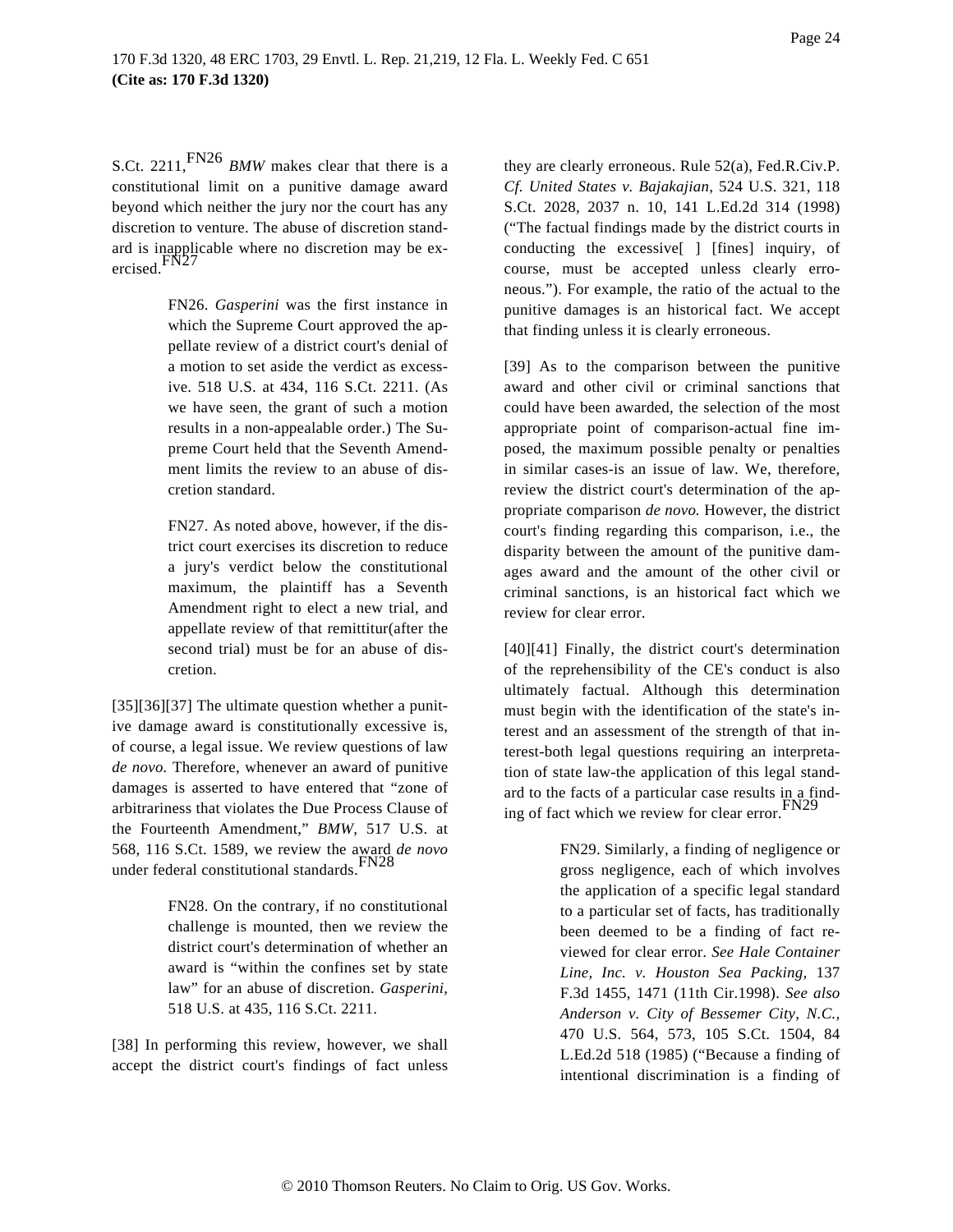fact, the standard governing appellate review of a district court's finding of discrimination is [clearly erroneous].").

**\*1335** [42] Although the "proper characterization of a question as one of fact or law is sometimes slippery," *see Thompson v. Keohane,* 516 U.S. 99, 110-11, 116 S.Ct. 457, 133 L.Ed.2d 383 (1995), the degree of reprehensibility of the defendant's conduct is essentially a judgment about facts. Such judgments are properly the role of the district court and we will not second guess the judge who sat through the trial, heard the testimony, observed the witnesses and had the "unique opportunity to consider the evidence in the living courtroom context" while we have only the "cold paper record." *See Gasperini,* 518 U.S. at 437, 116 S.Ct. 2211. When findings of fact are based on determinations about witnesses' credibility, the deference accorded the trial judge is even more significant "for only the trial judge can be aware of the variations in demeanor and tone of voice that bear so heavily on the listener's understanding of and belief in what is said." *Anderson v. City of Bessemer City, N.C.,* 470 U.S. 564, 575, 105 S.Ct. 1504, 84 L.Ed.2d 518 (1985).

 $[43][44][45]$  This does not mean that we are without the power to reverse such judgments. If a district court's finding regarding the defendant's degree of reprehensibility is not supported by the record or is contrary to the evidence, it is "clearly erroneous." *See Anderson,* 470 U.S. at 573, 105 S.Ct. 1504. *BMW* instructs that there are several indicia of reprehensibility: deliberate false statements, acts of affirmative misconduct or concealment of evidence of improper motive, and repetition of tortious conduct. 517 U.S. at 576, 116 S.Ct. 1589. Thus, where a district court finds deliberate false statements, acts of affirmative misconduct or concealment of evidence of improper motive, and repetition of tortious conduct, but concludes, nonetheless, that the defendant's conduct was "not very reprehensible," a reviewing court would have ample authority to "set aside" this finding. Fed.R.Civ.P. 52(a). *United States v. United States Gypsum Co.,*

333 U.S. 364, 395, 68 S.Ct. 525, 92 L.Ed. 746 (1948) ( "A finding is 'clearly erroneous' when although there is evidence to support it, the reviewing court on the entire evidence is left with the definite and firm conviction that a mistake has been committed.").<sup>FN30</sup>

> FN30. On the other hand, "[i]f the district court's account of the evidence is plausible in light of the record viewed in its entirety, the court of appeals may not reverse it even though convinced that had it been sitting as the trier of fact, it would have weighed the evidence differently. Where there are two permissible views of the evidence, the fact finder's choice between them cannot be clearly erroneous." *Anderson,* 470 U.S. at 574, 105 S.Ct. 1504 (citing *United States v. Yellow Cab Co.,* 338 U.S. 338, 342, 70 S.Ct. 177, 94 L.Ed. 150 (1949)).

Review of a punitive damage award for constitutional error, therefore, requires first that we identify the state's interest in deterring the relevant conduct and the strength of that interest. Next, we review the district court's findings regarding the three *BMW* guideposts. To the extent that these are findings of fact, we review them for clear error. Finally, we determine *de novo* whether the punitive damage award is constitutionally excessive when measured by these guideposts.

In performing the latter assessment, the essential legal issue is whether the relevant facts of this case, as indicated by the various *BMW* factors, constitutionally support the punitive damage award, i.e., do these facts indicate that CE had adequate notice that its conduct might subject it to this punitive damage award. We will measure the adequacy of this notice by the degree of reprehensibility of CE's conduct, and the disparities between the actual damage it caused and the other available sanctions and the punitive damages that were ultimately awarded. In determining whether these disparities are constitutionally excessive, we will be informed by the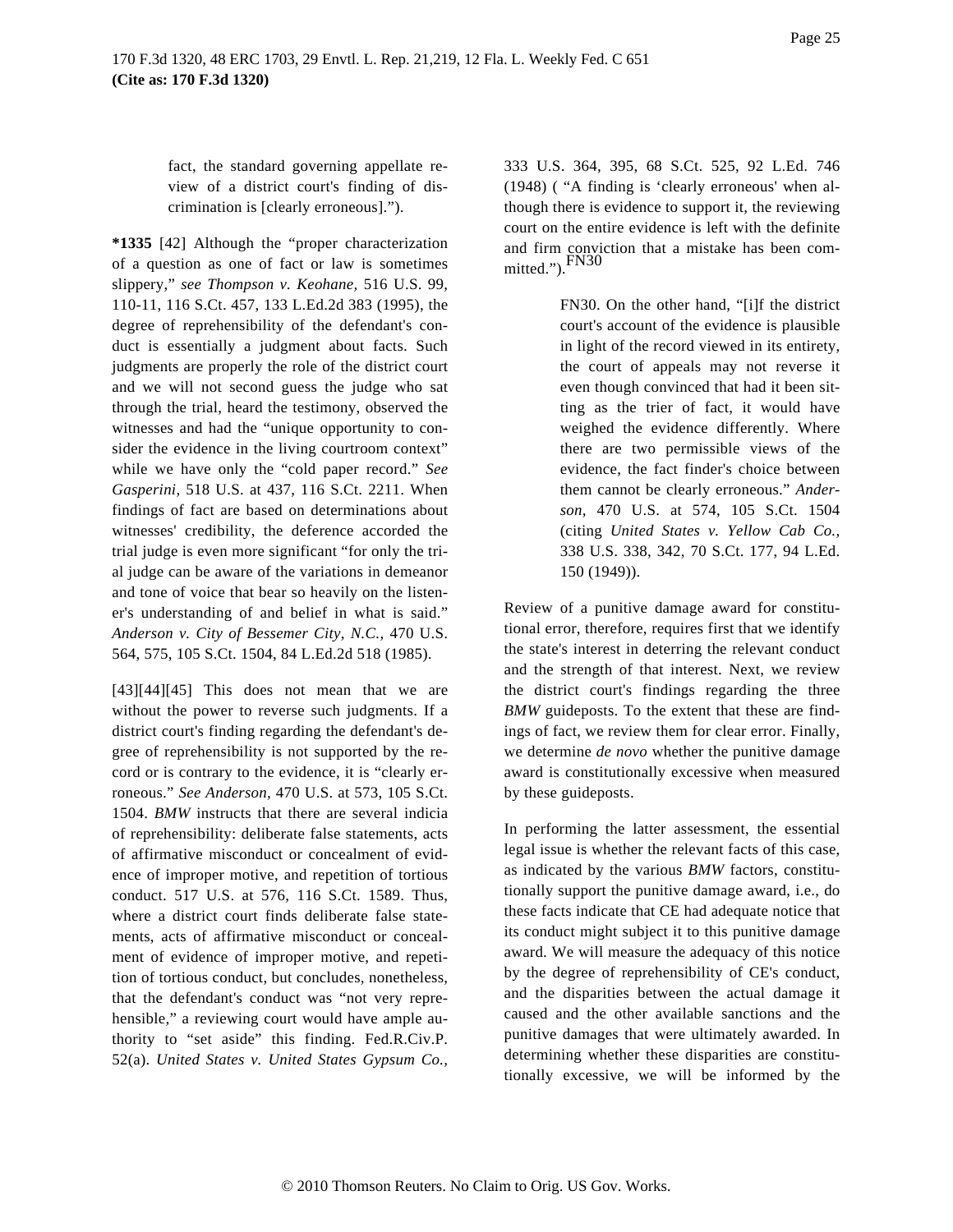strength of the state's interest in deterring CE's conduct.

V.

[46] First, we find no error in the district court's findings that the conduct punished here occurred in a single state and that the Georgia statutes express a strong interest in deterring environmental pollution. This interest would support a substantial punitive award. To determine the maximum punitive **\*1336** award permitted by the Constitution in this case, we turn now to the district court's findings on the notice CE had regarding its potential liability.

#### 1. *Reprehensibility of CE's Conduct*

[47][48] The most important indicum of the reasonableness of a punitive damages award may be the degree of reprehensibility of the defendant's conduct. *BMW,* 517 U.S. at 575, 116 S.Ct. 1589. The relevant conduct of CE in this case involves only the four years preceding the filing of the property owners' complaint in August of 1992.<sup>FN31</sup> The evidence was that, during that time, the mining site was not operated by CE. CE reacquired the property in 1986 from Pasco, but never resumed mining operations.FN32

> FN31. Where a trespass or nuisance is continuing in nature, an action may be maintained for all damages accruing during the four-year period preceding the filing of an action. O.C.G.A. § 9-3-30; *Tucker v. Southern Wood Piedmont Co.,* 28 F.3d 1089, 1091 (11th Cir.1994) (citation omitted).

> FN32. CE had mined the property prior to selling the property to Pasco which, in 1986, defaulted on its obligation to CE.

During the four years at issue, the district court found that CE put into effect a land reclamation plan, which was approved by the Georgia Environmental Protection Division, and which was designed to restore the property and prevent the problem of acidic rain water entering the streams flowing through its property. CE also cooperated with the Environmental Protection Division. Although its efforts were not entirely successful, the district court concluded that CE's "most egregious conduct was the failure to do more to prevent the acidic water problem."

The district court concluded that the degree of CE's reprehensibility was not great. Given the "developing" science of land reclamation which characterized the late 1980's, and CE's significant efforts in that regard, the district court held that there was not evidence in this case of "that high degree of culpability that warrants a substantial punitive damages award." *BMW,* 517 U.S. at 580, 116 S.Ct. 1589.

Although, under Georgia law, the jury must have found "specific intent to cause harm" to award punitive damages of this amount, the district court found that there was no direct evidence of such intent. The court concluded that the jury must have determined that CE's conduct exhibited a want of care rising to the level of conscious or deliberate indifference to the consequences of its actions. Specific intent to cause harm may properly be inferred from deliberate indifference, but the court concluded that CE's "deliberate indifference" did not constitute severe "reprehensibility" under *BMW.*

Furthermore, the district court found that none of the "aggravating factors associated with particularly reprehensible conduct," *BMW,* 517 U.S. at 576, 116 S.Ct. 1589, was present in this case. The district court found that:

The evidence does not suggest that [CE] affirmatively engaged in prohibited conduct of any kind after it reacquired the property. It did not commit illegal acts, knowing or suspecting that the acts were illegal. In fact, [CE] responded to any criticisms or penalties levied against it by the Environmental Protection Division in a positive, more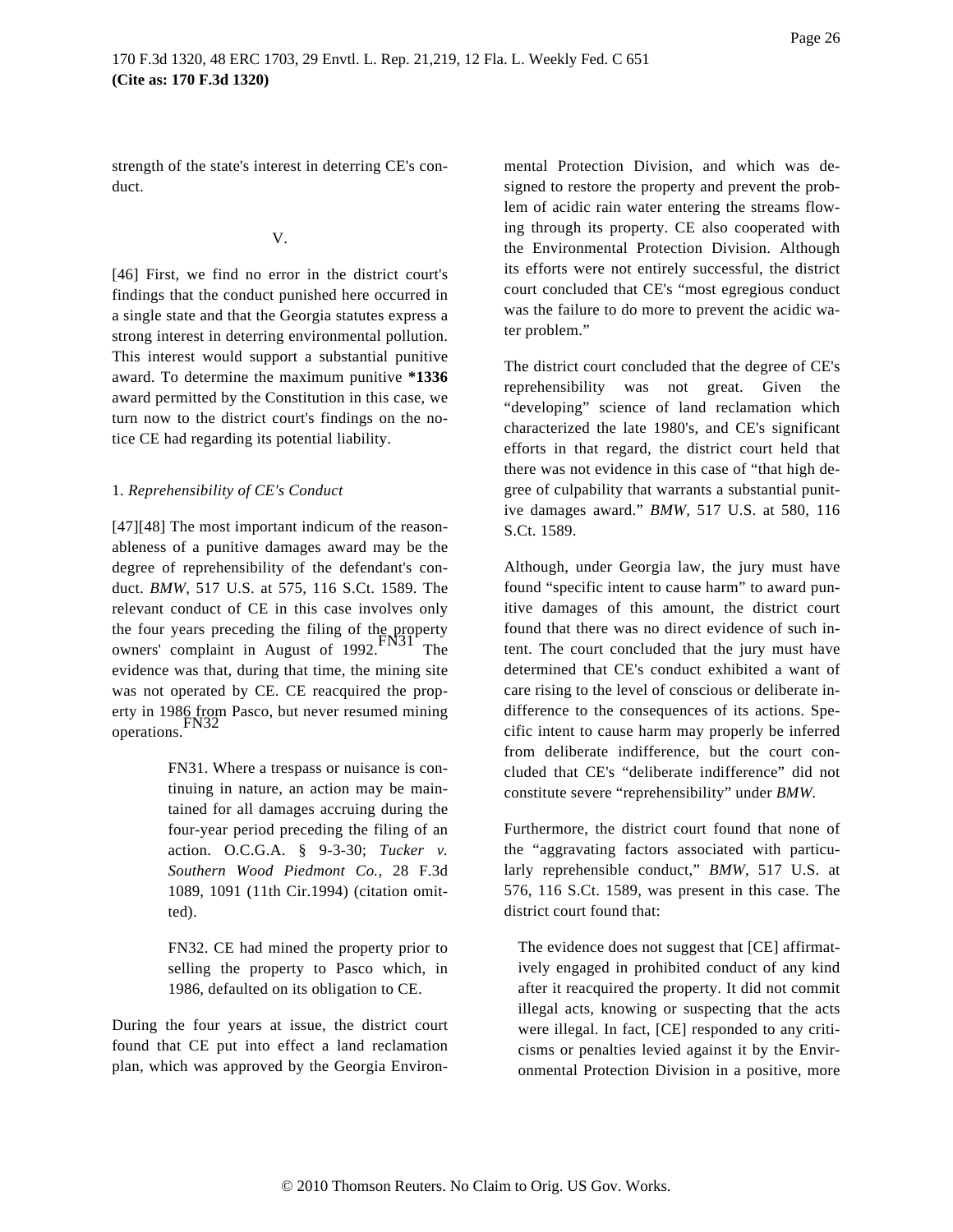aggressive manner. Hence, there is no evidence that [CE] is a recidivist that continually repeats certain misconduct.

As there was ample evidence to support the district court's view of the evidence, we hold that its finding that CE's conduct was not highly reprehensible is not clearly erroneous.

#### 2. *Ratio of Actual to Punitive Damages*

Punitive damages must bear a "reasonable relationship" to actual damages. *BMW,* 517 U.S. at 580, 116 S.Ct. 1589 (collecting cases). If the ratio of actual to punitive damages is too great, it is an indication that the defendant did not have adequate notice that its conduct might subject it to an award of this size. *Id.* at 574, 116 S.Ct. 1589 ("Elementary notions of fairness enshrined in our constitutional jurisprudence dictate that a person receive fair notice not only of the conduct that will subject him to punishment but also **\*1337** of the severity of the penalty that a State may impose.").

In this case, property owners were awarded an aggregate of \$47,000 in actual damages. The aggregate \$15 million punitive award, therefore, was almost 320 times the amount of actual damage. The district court concluded such a ratio was constitutionally excessive because it approached the 500:1 ratio found "breathtaking" by the Court in *BMW.* 517 U.S. at 583, 116 S.Ct. 1589. The district court's reduction to an aggregate of \$4.35 million represents a ratio of 100:1.

#### 3. *Civil or Criminal Sanctions for the Misconduct*

There may also be a lack of adequate notice if the difference between the civil or criminal penalties that were or could have been imposed and the punitive damage award is too great. *BMW,* 517 U.S. at 584, 116 S.Ct. 1589. In this case, Georgia law provides for civil fines of up to \$100,000 per day for pollution of its streams. O.C.G.A. §§ 12-5-20-12-5-53. The statute is administered by the Georgia Environmental Protection Division. The only fine it actually imposed on CE for the conduct at issue in this case was \$10,000.

[49] The district court selected the \$10,000 actual fine imposed as the most relevant "other sanction" for comparison with the punitive damage award as required by *BMW* 's third guidepost. We agree.

[50] Whether a defendant had constitutionally adequate notice that his conduct might result in a particular damage award depends in large part upon the available civil and criminal penalties the state provides for such conduct. In *BMW,* the Court clearly stated that "a reviewing court engaged in determining whether an award of punitive damages is excessive should 'accord substantial deference' to legislative judgments concerning appropriate sanctions for the conduct at issue." 517 U.S. at 583, 116 S.Ct. 1589 (citations omitted).

[51][52] If a statute provides for a range of penalties depending on the severity of the violation, however, it cannot be presumed that the defendant had notice that the state's interest in the *specific* conduct at issue in the case is represented by the maximum fine provided by the statute.  $\frac{FN33}{FN33}$  On the contrary, the extent of the defendant's statutory notice is related to the degree of reprehensibility of his conduct. For example, if the defendant had emptied a bottle of soda pop into a Georgia stream, it cannot reasonably be said that he was on notice he could be fined \$100,000. Similarly, constitutionally adequate notice of potential punitive damage liability in a particular case depends upon whether this defendant had reason to believe that his specific conduct could result in a particular damage award.

> FN33. For example, the Court held in *BMW* that none of the statutes covering the relevant conduct in that case would have provided "fair notice [to BMW] that the first violation-or, indeed the first 14 violations-of its provisions might subject an offender to multimillion dollar penalty." 517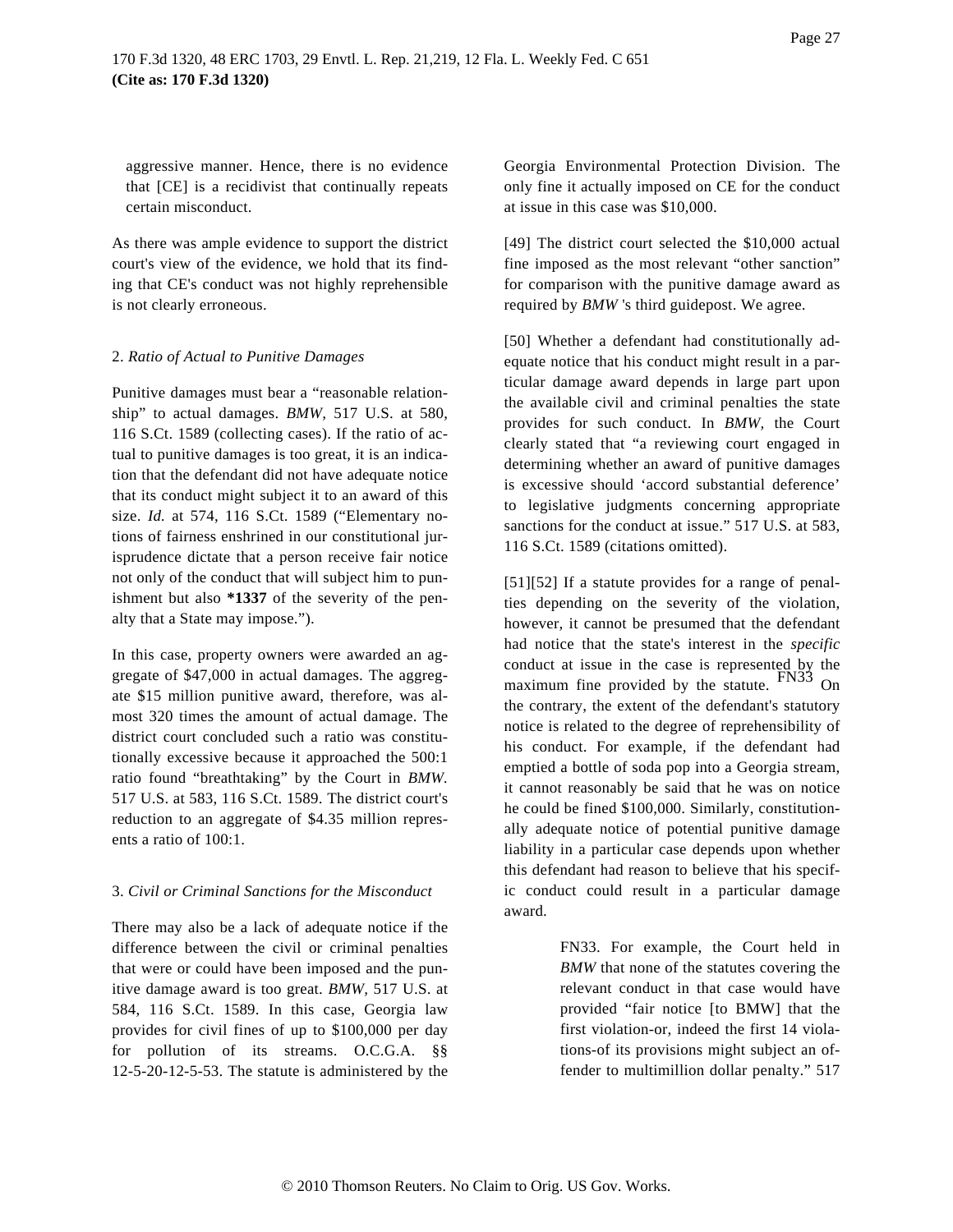#### U.S. at 584, 116 S.Ct. 1589.

[53] The district court found that the degree of reprehensibility of CE's conduct was not severe. Furthermore, Georgia fined CE's conduct an amount far below the maximum permitted under its statute. The record reveals no indication that the \$10,000 fine did not represent the strength of Georgia's interest in CE's conduct. Under these circumstances, the most relevant comparison under the third *BMW* guidepost is between the actual fine imposed and the punitive damage award. Where the state has actually imposed a penalty for the conduct at issue, the district court may choose to look to that penalty as an indication of the "legislative judgment" as to the "appropriate sanctions for the conduct at issue."<br>*BMW*, 517 U.S. at 583, 116 S.Ct. 1589.

> FN34. This is not to say that there may not be a case where the record reveals that the actual civil penalty imposed does not adequately reflect the state's interest in the specific conduct at issue in the case. In such a case, the court will have to decide whether to look at the maximum penalty permitted by state law or past penalties for similar conduct.

The remitted punitive award of \$15 million was 1500 times the amount of the \$10,000 Georgia fine. The district court concluded that \$15 million was "grossly disproportionate to the penalties that [CE] has suffered or has come to expect" and "would not comport **\*1338** with the fair notice requirements of the Constitution." The court's reduction of the punitive damages to \$4.35 million represents an award 400 times greater than the actual civil sanction.

In sum, the district court found CE's conduct not very reprehensible, with no aggravating factors present. It found the \$15 million punitive damage award to be 1500 times the administrative sanction imposed and 320 times the actual damages found by the jury. The district court reduced the \$15 million to an aggregate of \$4.35 million, thereby reducing the relevant ratios to 400:1 and 100:1. We consider now whether the district court erred in holding that \$4.35 million is the maximum amount of punitive damages the Constitution permits in this case.

#### VI.

[54][55] A punitive damage award may not be "grossly out of proportion to the severity of the offense." *BMW,* 517 U.S. at 576, 116 S.Ct. 1589. We agree with the district court that the initial disparities in the relevant ratios were genuinely "shocking," and that \$15 million in punitive damages was grossly excessive.

[56] The reduction to \$4.35 million also produced ratios which were gross enough to "raise a suspicious judicial eyebrow." *Id.* (quoting *TXO Production Corp. v. Alliance Resources Corp.,* 509 U.S. 443 482, 113 S.Ct. 2711, 125 L.Ed.2d 366 (1993)). There is, however, no "mathematical bright line between the constitutionally acceptable and the constitutionally unacceptable that would fit every case." *Id.* (quoting *Pacific Mut. Life Ins. Co. v. Haslip,* 499 U.S. 1, 18, 111 S.Ct. 1032, 113 L.Ed.2d 1 (1991)). In examining the ratio between the actual damages and the punitive award in a given case, a "general concern of reasonableness ... properly enter[s] into the constitutional calculus." *Id.*

[57] The Supreme Court recognized in *BMW* that there would be times when a substantial disparity between actual damages and the punitive award would be expected and, therefore, not constitutionally excessive:

Indeed, low awards of compensatory damages may properly support a higher ratio than high compensatory awards, if, for example, a particularly egregious act has resulted in only a small amount of economic damages. A higher ratio may also be justified in cases in which the injury is hard to detect or the monetary value of noneconomic harm might have been difficult to determine.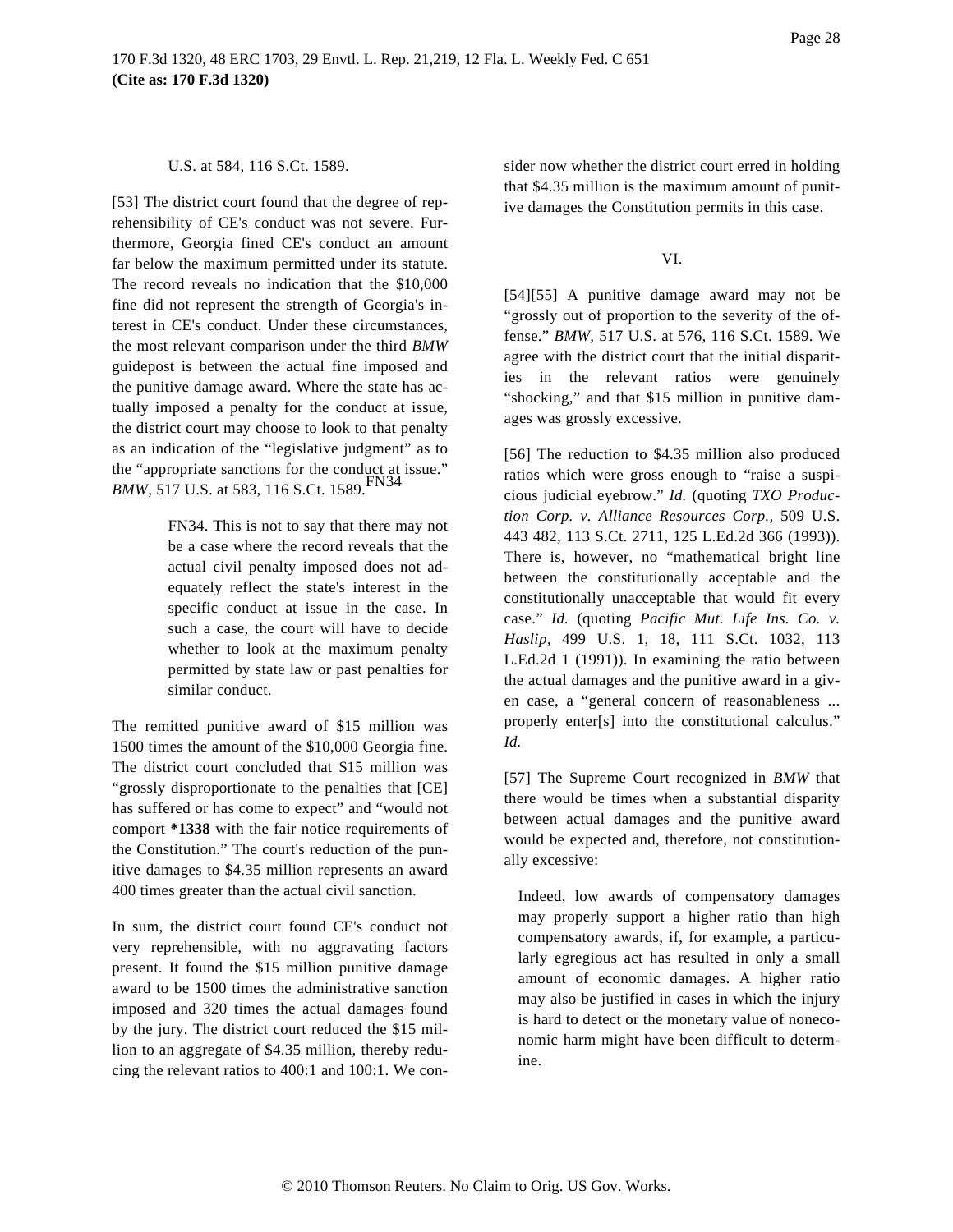#### 517 U.S. at 582, 116 S.Ct. 1589.

This is such a case. The actual damages awarded were relatively small; yet the state's interest in deterring the conduct-environmental pollution-is strong. In order to achieve this goal, ratios higher than might otherwise be acceptable are justified. As Chief Judge Posner has noted:

[a] mechanical ratio, such as two to one or three to one or four to one or even ten to one, would not make good sense. The smaller the compensatory damages, the higher the ratio of punitive to compensatory damages has to be in order to fulfill the objectives of awarding punitive damages.

# *Cooper v. Casey,* 97 F.3d 914, 919 (7th Cir.1996). FN35

FN35. Another reason for a somewhat higher than normal ratio in this case is that, under Georgia law, property owners were forced to waive their claim for loss of market value in order to preserve their right to injunctive relief.

Furthermore, in promoting deterrence, the economic wealth of a tortfeasor may be considered. *TXO Production Corp. v. Alliance Resources Corp.,* 509 U.S. 443, 462 n. 28, 113 S.Ct. 2711, 125 L.Ed.2d 366 (1993). A bigger award is needed to "attract the ... attention" of a large corporation. *OXY USA, Inc.,* 101 F.3d at 641. CE is a large and extremely wealthy international corporation. It is not unlikely that having to pay \$4.35 million in punitive damages would not make the company newsletter.FN36 It should, however, attract the attention of whomever is in charge of the corporation's daily decisions regarding environmental protection, and would, no doubt, bear heavily upon regional or local managers where failures to regard **\*1339** consequences would be expected to subject their employer to loss. The \$4.35 million award is not so large, however, as to "implicate[ ] the federal interest in preventing individual States from imposing undue burdens on interstate commerce." *BMW,* 517

#### U.S. at 585, 116 S.Ct. 1589.

FN36. Such a ratio might not be a direct deterrence to stockholders; it may not attract the attention of the board of directors. But it is not the act or omission of stockholders or directors that pollutes. The decision-maker on the scene whose conduct subjects the company to \$4.5 million in damages is acutely aware that this loss affects the year-end reports of the department or division within which he works. An award sufficient to attract the attention of the department head in charge of the local decision-maker can be instrumental in deterring local disregard of the rights of others. In that sense, vast international corporations are made up of many smaller enterprises and deterrence of the small may be sufficient.

We conclude therefore, that substantial punitive damages are warranted for deterrence and, since the actual damages are quite small, must be somewhat disproportional to the actual damage award. The ratio of the district court's reduced award of \$4.35 million to the administrative fine of \$10,000 is significant, but the Georgia statutes provided fair notice to CE that it might be subject to a substantial penalty for pollution of the streams running though its property. The 100:1 ratio of the punitive to the actual damages is at the upper limits of the Constitution, but is justified by the need to deter this and other large organizations from a "pollute and pay" environmental policy. Under the circumstances of this case, then, \$4.35 million in punitive damages is not so disproportional as to offend the "[e]lementary notions of fairness enshrined in our constitutional jurisprudence." *BMW,* 517 U.S. at 574, 116 S.Ct. 1589.

We hold, therefore, that \$15 million was a constitutionally excessive punitive damage award in this case, and the district court correctly reduced it to \$4.35 million, the maximum the Constitution permits in this case.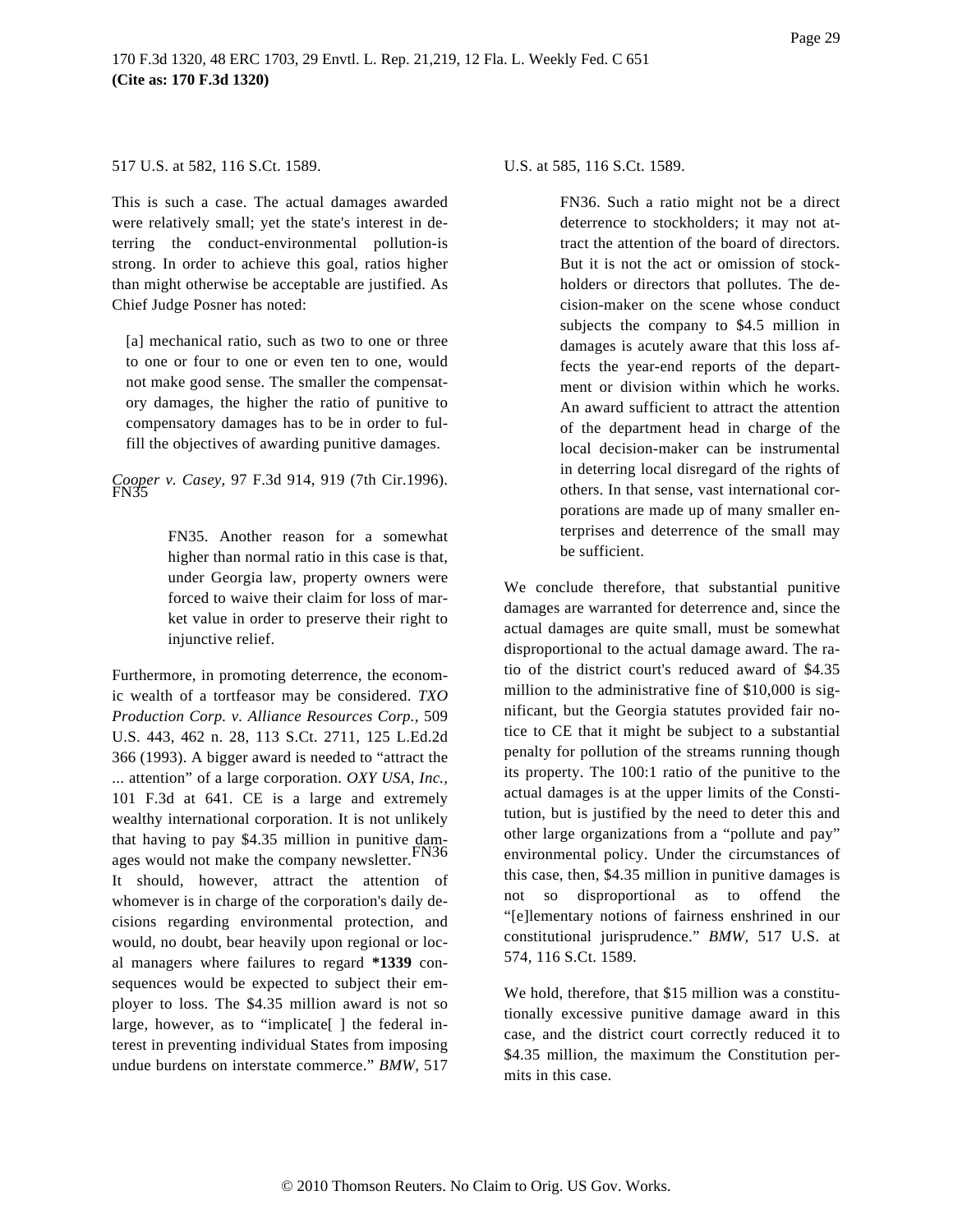#### VII.

Two issues remain for our review. First, are property owners entitled to post-judgment interest on the original punitive damage judgments? Second, is CE entitled to a set-off of the amounts paid by it in settlement of some of the property owners' claims?

#### 1. *Post-Judgment Interest*

[58] The district court ordered interest on the punitive damages to run from June 9, 1997, the date it entered the reduced judgments totaling \$4.35 million, rather than from June 16, 1994, the date of the original (remitted) judgments totaling \$15 million. Plaintiffs assert that the district court erred in so doing.FN37

> FN37. CE argues that property owners waived this argument by not presenting it to the district court. This argument is without merit because "interest accrues from the date of a judgment whether or not the judgment expressly includes it, because 'such interest follows as a legal incident from the statute providing for it.' " *Tinsley v. Sea-Land Corp.,* 979 F.2d 1382, 1383 (9th Cir.1992) (citations omitted).

The determination of when interest begins to accrue on a money judgment is based on 28 U.S.C. § 1961 which provides:

Interest shall be allowed on any money judgment in a civil case recovered in a district court.... Such interest shall be calculated from the date of the entry of the judgment....

The question in this case is when "the judgments" as to punitive damages were "entered". Was it on June 16, 1994, when the initial judgment of \$15 million was entered, or was it on June 9, 1997 when the district court entered the reduced judgment of \$4.35 million?

[59][60] The law on this issue is clear. The Su-

preme Court has held that postjudgment interest compensates the successful plaintiff for being deprived of compensation for the loss from the time between the "ascertainment of the damage" and the payment by the defendant. *Kaiser Aluminum & Chemical Corp. v. Bonjorno,* 494 U.S. 827, 835-36, 110 S.Ct. 1570, 108 L.Ed.2d 842 (1990) (citing *Poleto v. Consolidated Rail Corp.,* 826 F.2d 1270, 1280 (3d Cir.1987)). Where the judgment is not supported by the evidence and is vacated and damages are determined by a new trial, the damages were not "ascertained" in any meaningful way until the entry of the second judgment. *Id.*

[61] When an original judgment is not completely vacated, the date from which post-judgment interest runs turns on the degree to which the original judgment is upheld or invalidated. *Loughman v. Consol-Pennsylvania Coal Co.,* 6 F.3d 88, 98 (3d Cir.1993). Where the initial judgment is supported by the evidence and the later judgment merely reflects a remittitur of a certain portion of that judgment as excessive, the courts of appeals have routinely decided that damages were sufficiently "ascertained" at the time of the first judgment and that post-judgment interest should run from the date **\*1340** of the original judgment. *Dunn v. HOVIC,* 13 F.3d 58, 61 (3d Cir.1993); *Coal Resources v. Gulf & Western Industries,* 954 F.2d 1263, 1274-75 (6th Cir.1992); *Tinsley v. Sea-Land Corp.,* 979 F.2d 1382, 1383 (9th Cir.1992); *Masinter v. Tenneco Oil Co.,* 934 F.2d 67, 68 (5th Cir.1991); and *Affiliated Capital Corp. v. Houston,* 793 F.2d 706, 709 (5th Cir.1986).

These courts have reasoned that a remittitur merely reduces the damages by a distinct amount easily determined from the facts of the case. *Coal Resources,* 954 F.2d at 1275. The initial judgment is viewed as correct to the extent it is permitted to stand, and interest on a judgment partially affirmed should be computed from the date of its initial entry. *Tinsley,* 979 F.2d at 1383.

[62] We think this reasoning is especially applicable in the context of a constitutionally excessive